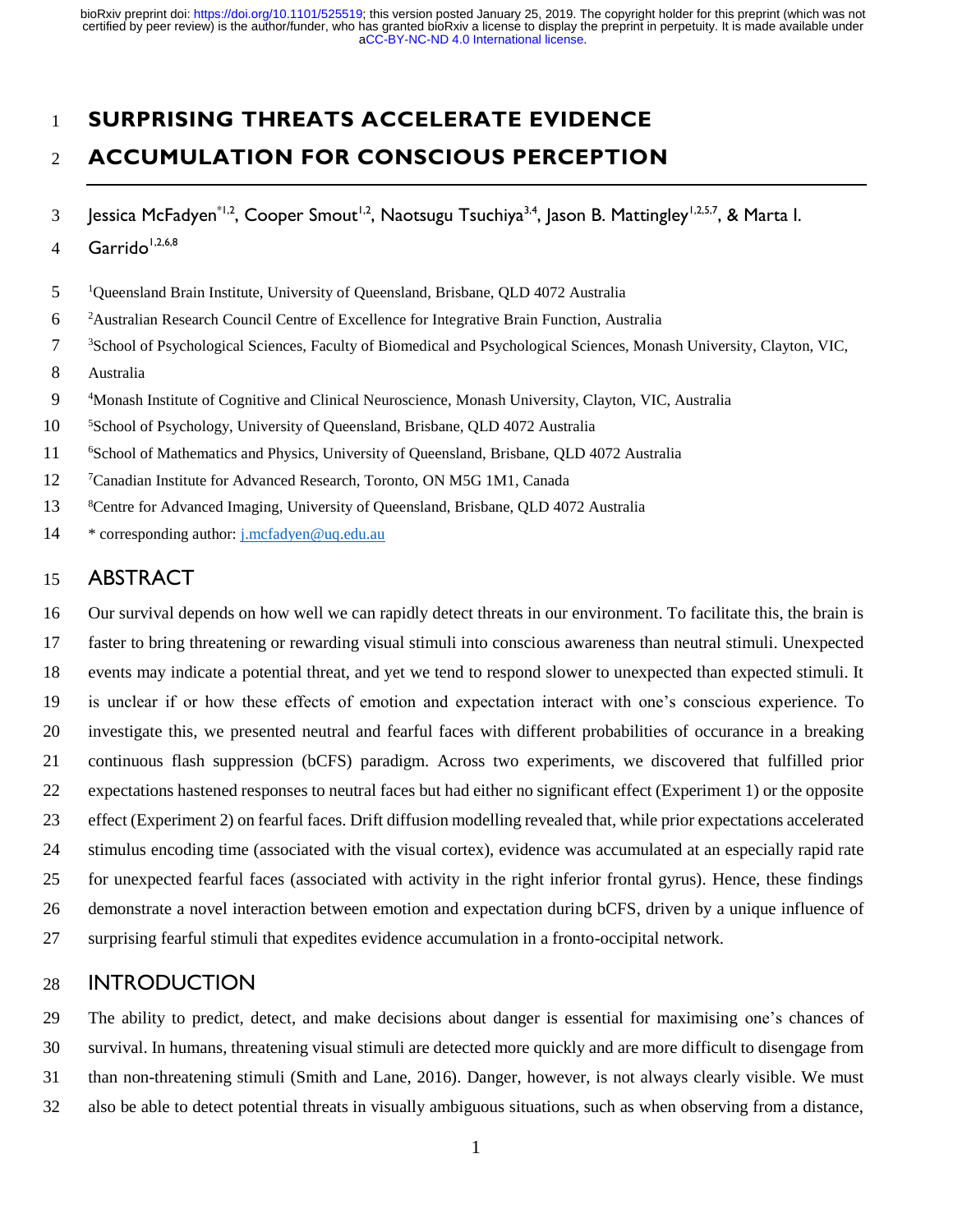in low light conditions, or when hunted by a camouflaged predator. Threats and other emotionally-salient stimuli are, indeed, more consciously accessible under difficult viewing conditions (Vieira et al., 2017). At the same time, however, our conscious perception of ambiguous visual stimuli is highly susceptible to the influence of our prior expectations, such that we tend to see what we expect to see (Hohwy et al., 2008). These prior expectations may be formed from statistical regularities in the environment that allow an organism to more efficiently respond to forthcoming stimuli. How, then, do these two neural processes interact when we are faced with a threat that we did not expect? This question has been relatively unexplored in human neuroscience, and yet it may provide important insights as to how emotion might modulate surprise signals that are propagated throughout the visual system.

 Predictive coding theory suggests that our conscious perception is the result of a constant stream of hypothesis testing, where both sensory evidence and our prior expectations are integrated in a way that resembles Bayes' rule (Rao and Ballard, 1999, Friston and Kiebel, 2009). This framework accounts for empirical evidence showing that, when sensory input is imprecise, our prior expectations or biases are weighted more heavily, consequently distorting our conscious experience (Panichello et al., 2013). For example, the perceived direction of motion is biased towards our prior expectations when motion is less coherent and thus more ambiguous (Hesselmann et al., 2010, Vetter et al., 2014). Similarly, when two different stimuli are simultaneously presented to each eye using dichoptic presentation techniques, conscious perception tends to be more stable for (Hohwy et al., 2008), and switch more rapidly to (Pinto et al., 2015), the more predictable stimulus. The expectations themselves can be established explicitly, for instance by a cue preceding the stimulus (Pinto et al., 2015, Chang et al., 2015, Meijs et al., 2018, Costello et al., 2009), or implicitly, such as by the number of stimulus presentations in the past (Barbosa et al., 2017, Aru et al., 2016, Gordon et al., 2017).

 Behavioural models of perceptual decision making, like drift-diffusion modelling (DDM; Ratcliff and McKoon, 2008), have shown that prior expectations may bias the starting point of evidence accumulation such that we are predisposed towards one conclusion over another before the decision process has even begun (Barbosa et al., 2017, Mulder et al., 2012, Wiech et al., 2014, Dunovan et al., 2014, White et al., 2018, White et al., 2016). Prior expectations have also been shown to increase the drift rate of evidence accumulation (Dunovan et al., 2014, White et al., 2016) and may lower the threshold for awareness (De Loof et al., 2016). Other components of the decision making process, such as sensory processing and/or motor response execution (known collectively as non-decision time; Ratcliff and McKoon, 2008) have also been shown to speed up with prior expectations (Jepma et al., 2012) or when stimuli are self-relevant (Macrae et al., 2017).

 Like predictable events, threatening stimuli are also prioritised for conscious access (Otten et al., 2017). For example, fearful faces , snakes and spiders (Gomes et al., 2017), and fear-conditioned stimuli (Gayet et al., 2016) are consciously perceived earlier than neutral stimuli during breaking continuous flash suppression (bCFS; Tsuchiya and Koch, 2005, Jiang et al., 2007). Fearful stimuli have been shown to increase the rate of evidence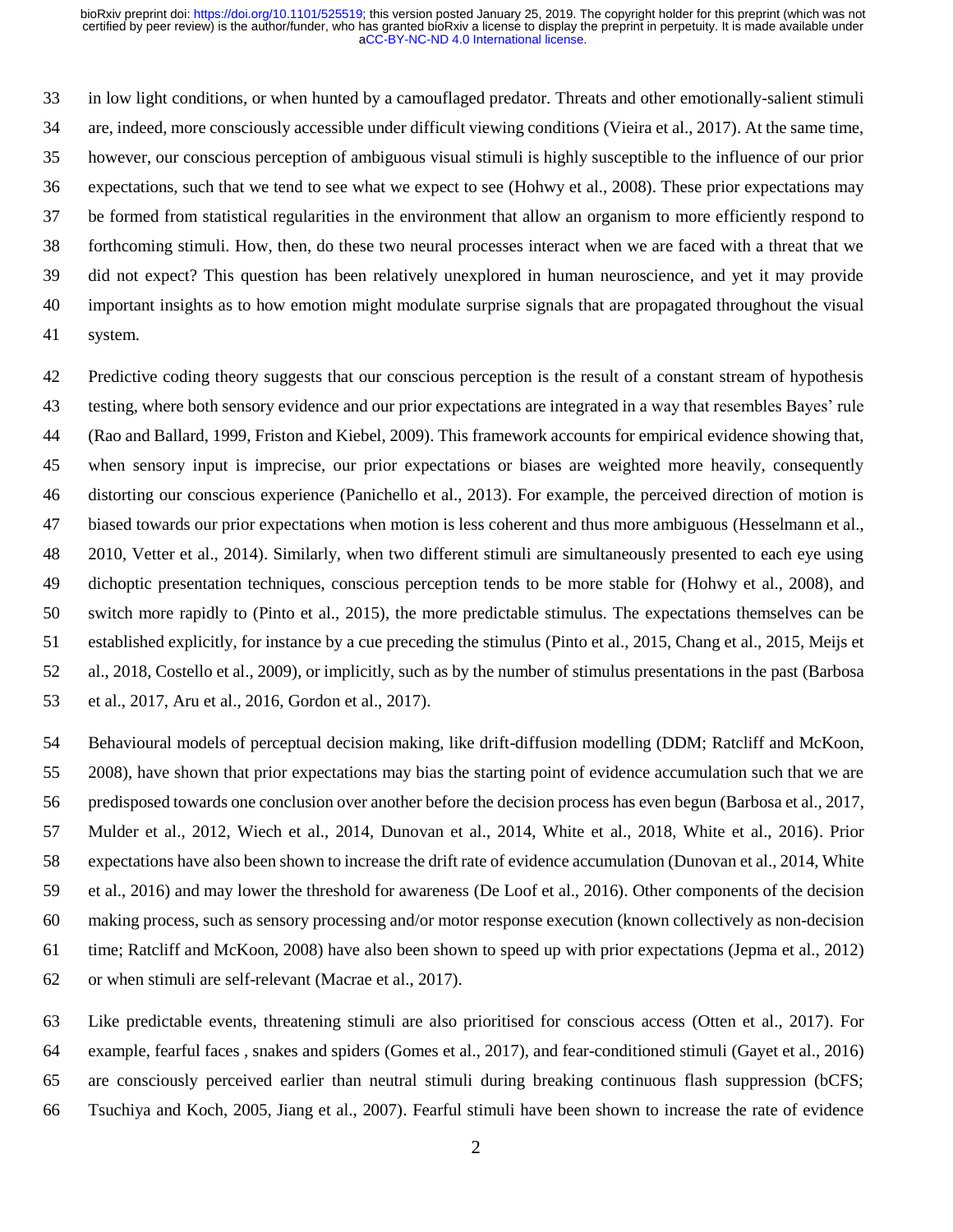accumulation (Tipples, 2015) even when unconsciously-presented (Lufityanto et al., 2016), as well as bias the starting point towards threat (Zaman et al., 2017). There has, however, been very little investigation into how the prioritisation of fearful stimuli for conscious access might be influenced by prior expectations.

 We propose three testable hypotheses for how prior expectations might influence conscious access to suppressed threatening and neutral stimuli. The first is the **Emotional Exaggeration Hypothesis**, which proposes that. the effect of expectation on conscious perception is exaggerated for emotional stimuli. Previous studies have found that surprise-related evoked potentials are larger and earlier for emotional than neutral stimuli (Vogel et al., 2015, Kovarski et al., 2017, Chen et al., 2017). If the effect of expectation is even *larger* for emotional stimuli, as this suggests, then we might expect that earlier conscious perception of expected than unexpected stimuli (after an initial period of unawareness) is even more extreme for emotional stimuli. Indeed, previous inattentional blindness research suggests that both emotional and neutral stimuli are missed equally as often when they are unexpected but emotional stimuli are detected more frequently than neutral stimuli when expected (Beanland et al., 2017, Wiemer et al., 2013).

 As an alternative to the Exaggeration Hypothesis (where the effect of threat on expectation is synergistic), we might consider a **Survival Hypothesis**, such that threat negates or reverses the effect of expectation on conscious perception. This captures the notion that, even in situations where a threat is unexpected, it is still vital (or, arguably, even *more* vital) that we can rapidly respond (Den Ouden et al., 2012). Studies on attentional capture and inattentional blindness have found that, while neutral stimuli evoke slower responses when they are unexpected, threatening stimuli elicit the fastest responses in visual search tasks regardless of prior expectations (Aue et al., 2016, Aue et al., 2013). Other research, however, has shown that novelty detection and attentional biases towards threat are *enhanced* in contexts where threats are unpredictable (Garcia-Garcia et al., 2010, Aue 88 and Okon-Singer, 2015, Bar-Haim et al., 2007, Notebaert et al., 2010). Additionally, unexpected threats are more frequently detected than unexpected neutral images (New and German, 2015) and evoke stronger physiological responses (Wiemer et al., 2013), even under high perceptual load (Gao and Jia, 2017). It is thought that subcortical 'survival circuits' involving the amygdala facilitate rapid modulation of conscious perception, such as faster threat detection in visual search and attentional blink paradigms (Tamietto and De Gelder, 2010, Mitchell and Greening, 2012). Hence, such facilitation may circumvent or interact with the influence of top-down expectations, resulting in earlier conscious access to emotional stimuli that is unmodulated or hastened by surprise (Hohwy, 2012).

 In contrast to the first two hypotheses that predict a synergistic (**Emotional Exaggeration Hypothesis**) or antagonistic (**Survival Hypothesis**) interaction between threat and expectation, a third possibility is that threat and expectation do not interact. Some inattentional blindness research has found no advantage of unexpected threats versus non-threats in entering awareness (Calvillo and Hawkins, 2016, Beanland et al., 2017). Hence, we also considered the **Additive Hypothesis**, which is that both expectation and emotional content independently accelerate conscious perception without interacting.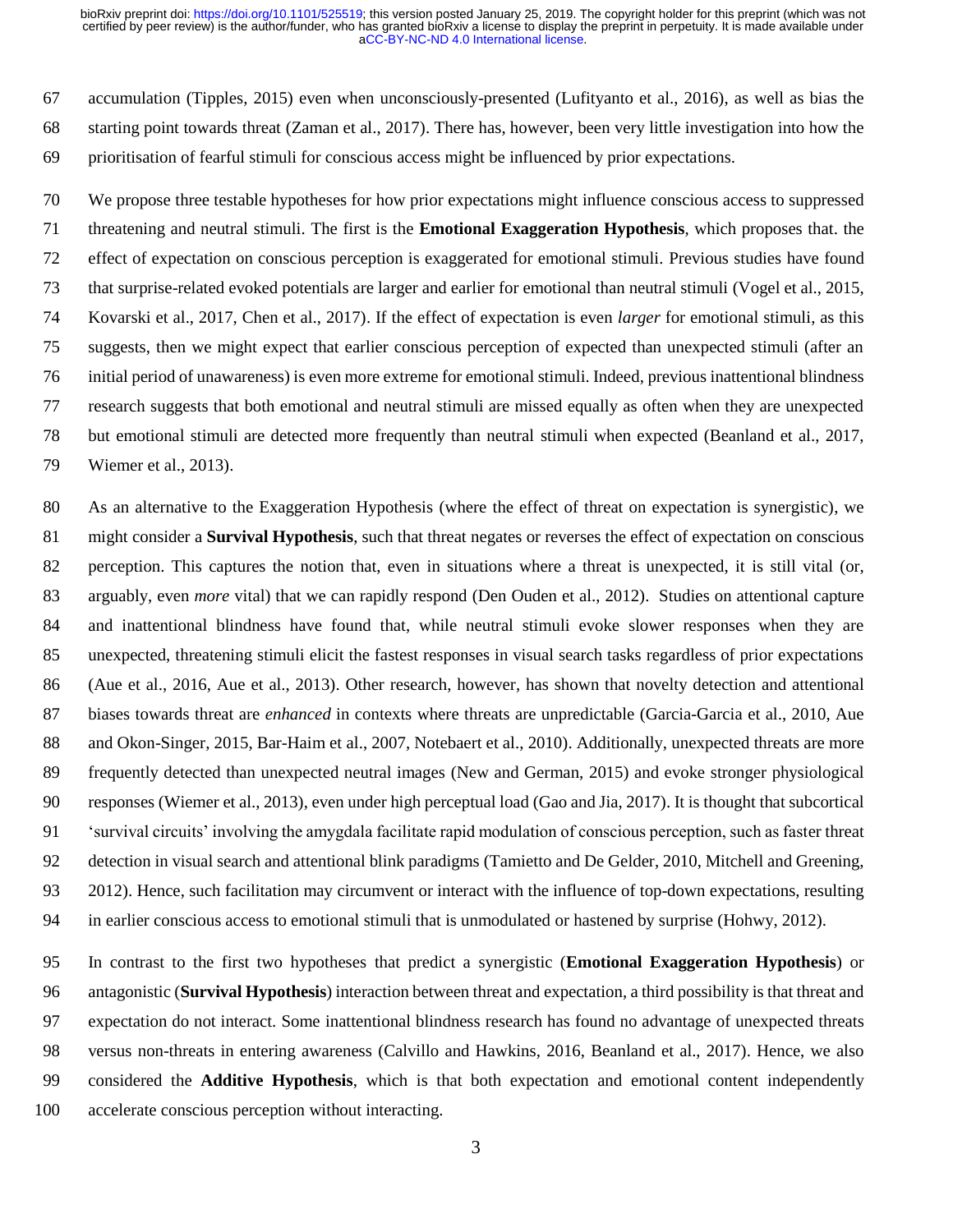To test the three hypotheses above, we conducted two bCFS experiments and one control experiment (see **Supplementary Materials**). In Experiment 1, we established how expectation interacts with threat in bringing stimuli into conscious perception. In Experiment 2, we adapted the design of Experiment 1 to incorporate EEG so that we could observe the spatio-temporal maps of neural activity underlying the effects of emotion and expectation during bCFS. We also conducted drift diffusion modelling (DDM) to examine which parameters of the decision- making process explained the differences in response time between conditions and how this was reflected in neural activity. DDM has been used in previous studies investigating consciousness that equate the upper decision boundary to the threshold for awareness (De Loof et al., 2016, Kang et al., 2017). Here, response times in the bCFS paradigm reflected a perceptual decision (whether the face was rotated clockwise or anticlockwise) that required conscious perception (Kang et al., 2017). We investigated how the rate of evidence accumulation (drift rate; *v*), sensory processing and/or motor execution (non-decision time; *t0*), and the decision boundary (*a*) might be influenced by threat and expectation.

## METHODS

#### Participants

 We recruited 30 participants for Experiment 1 and 33 participants for Experiment 2 through the University of Queensland's Participation Scheme, which draws from adults within the local community. Our sample for Experiment 1 consisted of 13 males and 17 females aged between 18 and 27 years (*M* = 21.50, *SD* = 2.36). For Experiment 2, we removed 2 participants for having insufficient trial numbers (see **Analysis** section), leaving 17 males and 14 females aged between 18 and 28 years (*M* = 22.00, *SD* = 2.08). All participants reported having normal short- and long-distance vision without the need for glasses or contact lenses. Participants were compensated AUD\$20 per hour for their time and provided written consent. This study was approved by the University of Queensland's Human Research Ethics Committee.

#### Stimuli

 We collected face stimuli from a variety of experimentally-validated databases to maximise the number of unique stimuli presented throughout the experiment. This included 24 images from the Amsterdam Dynamic Facial Expressions Set (ADFES; van der Schalk, Hawk, Fischer, & Doosje, 2011), 132 images from the Karolinska Directed Emotional Faces set (KDEF; Lundqvist, Flykt, & Öhman, 1998), 52 images from the NimStim set (Tottenham et al., 2009), and 58 images from the Warsaw Set of Emotional Facial Expression Pictures (WSEFEP; Olszanowski et al., 2015). The final selection consisted of 267 images of Caucasian adults (66 females and 71 males) displaying either a neutral or fearful facial expression. We cropped the hair, neck, and shoulders from all face stimuli (see **Fig. 1**). We then centred the faces within a 365 x 365 pixel square with a grey background for Experiment 1 and a black background for Experiment 2 (to maximise the visually-evoked EEG response to the face, due to the greater contrast difference for greyscale stimuli fading in from black than grey). We equated luminance and root-mean square contrast (of pixels in the entire image, including the face and grey background)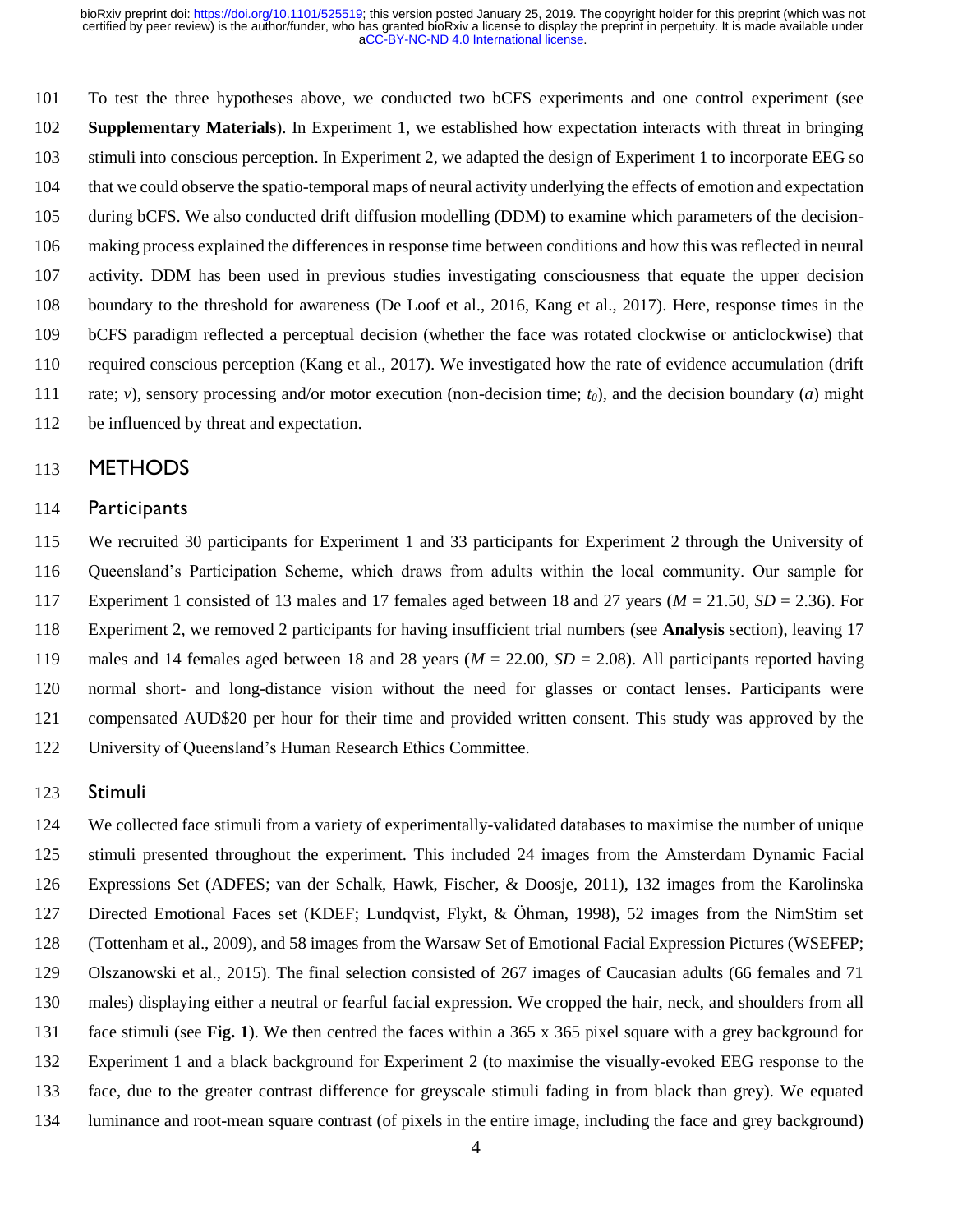- across all images using the SHINE toolbox (Willenbockel et al., 2010), such that they did not differ significantly
- between neutral and fearful faces (luminance: neutral = 125.080, fearful = 124.681, *t*(130) = 1.954, *p* = .106;
- contrast: neutral = 125.903, fearful = 125.472, *t*(130) = 2.038, *p* = .088; Bonferroni-corrected for two comparisons).

 We used Mondrian images to mask the stimuli (see **Fig. 1**). These images were made using code available online [\(http://martin-hebart.de/webpages/code/stimuli.html;](http://martin-hebart.de/webpages/code/stimuli.html) as used in Stein, Seymour, Hebart, & Sterzer, 2014). The

- Mondrian images were presented at 125% of the size of the face stimuli to ensure that faces were sufficiently well-masked.
- Procedure

#### *Dichoptic presentation set-up*

 After completing the consent form, participants completed the self-report 40-item State-Trait Anxiety Inventory (STAI; Spielberger, Gorsuch, & Lushene, 1970). We then determined the participants' ocular dominance using 147 the Miles Test (Miles, 1930). Participants then sat approximately 1.1m (Experiment 1) or 0.55m (Experiment 2) from a 22" LCD monitor (1980 × 1020 resolution) with a black screen divider placed in front (see **Supplementary Fig. 1**). For Experiment 1, the participant positioned their head in a chin and head rest, to which prism lenses (12 prism diopters, base out) were attached and secured with a foam strap. For Experiment 2, stereoscopic mirrors were used instead of prism lenses as they were faster to set up. Both methods result in dichoptic presentation (see

**Supplementary Fig. 1**).

 In both experiments, participants completed a short calibration task (using placeholder stimuli the size of the mask) and the apparatus was adjusted (i.e. angle of mirrors/prism lenses, computer monitor height, etc.) to ensure that the stimuli presented to each eye were perceived to be in the same location in space (i.e. completely overlapping in the centre of field of vision) and that only *one* stimulus could be perceived with each eye. Note that in Experiment 1, an eye tracker was also used to ensure that participants did not close one eye during the experiment (which would interrupt the interocular suppression).

#### *Behavioural paradigm*

 Each trial began with the mask presented at 100% contrast to the participant's dominant eye and a face stimulus presented at 0% to the other eye (see **Fig. 1**). In Experiment 1, the stimuli were set to fade over a period of 6 s, with the mask fading out from 100% to 0% contrast and the face fading in from 0% to 100% contrast. Experiment 2 was the same, except the time period was reduced to 3 s (to reduce experiment length and increase the number of trials) and the mask contrast was fixed at 100% (to avoid an onset effect in the EEG signal). In both experiments, 165 the face images were pseudo-randomly rotated 5° clockwise or counter-clockwise. Participants were instructed to click the left or right mouse button as soon as they could perceive the orientation of the face. Participants were told to maintain accuracy as close to 100% as possible while also making the responses as fast as possible. In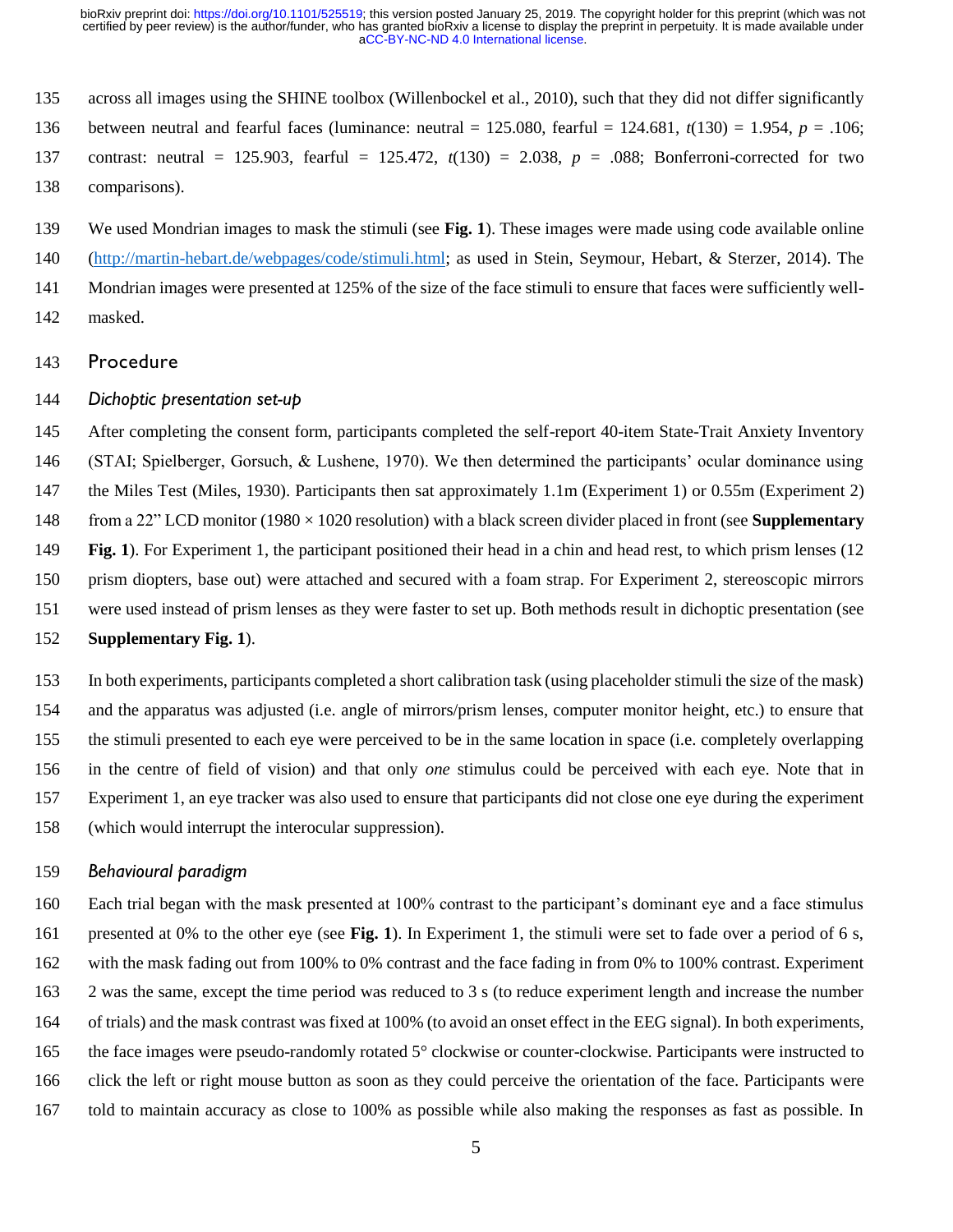Experiment 1, trials ended upon response (if responses were over 6 s, the face remained at 100% and the mask at 0% until response), whereas in Experiment 2, trials always ended after 3 s regardless of response. Between trials, a fixation cross was presented at the centre of each left and right image frame. The duration of the inter-trial interval (ITI) jittered randomly between 0.5 and 1 s at a step of 0.1 s for Experiment 1, and between 0.25 to 0.50 172 s at a step of 0.05 s for Experiment 2.

 There were eight blocks in Experiment 1 and fourteen blocks in Experiment 2. In both experiments, participants were informed that some blocks would contain more of one emotional expression than others but that this was irrelevant to their task (i.e. they were to respond to every face they saw, regardless of emotion). Half of the blocks contained predominantly (83%) neutral faces while the other half of the blocks contained predominantly fearful faces. The dominant emotional expression was indicated at the beginning of each block by a 5 s presentation of the word "Neutral" or "Fearful". Neutral and fearful blocks were alternated, with the starting block emotion counterbalanced across participants. There were 90 trials per block and each block began with at least two trials for the predominant emotion. The presentations of rare and unexpected (17%) emotional faces were thereafter spaced apart by 2 to 7 trials (following a Gaussian distribution). There were 720 total trials for Experiment 1 (300 expected and 60 unexpected trials per neutral/fearful expression) and 1,260 total trials for Experiment 2 (525 expected and 105 unexpected trials per neutral/fearful expression).

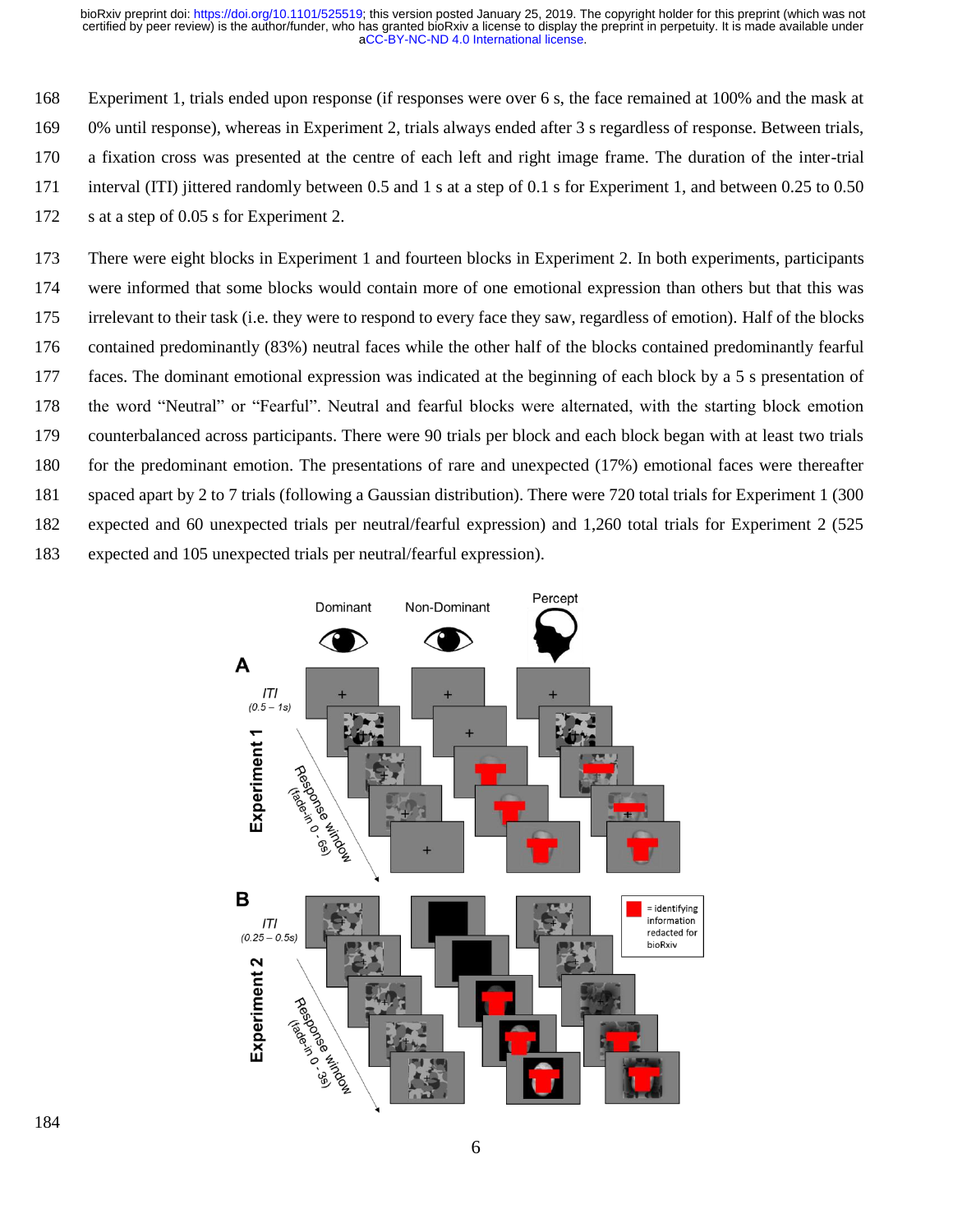**Figure 1. Schematic for the basic paradigm across experiments.** In Experiment 1 (**A**), the face linearly faded from 0% to maximum contrast over 6 s, while the mask did the opposite in the non-dominant eye. Experiment 2 (**B**) was the same except that the fade period was 3 s, the mask remained at maximum contrast, and the face background was black rather than grey. In both experiments, participants perceived the mask at first, followed by a period of mixed percept of the mask and the face (as shown in the 'Percept' column). For Experiment 1, the trial ended upon response, whereas for Experiment 2, the trial always ended at 3 s regardless of response. The inter-trial interval (ITI) was jittered between 0.5s and 1s for Experiment 1, and between 0.25 and 0.5s for Experiment 2 (the mask was also shown throughout the ITI for Experiment 2). Note that identifying information (facial features hidden by red boxes) has been redacted from this preprint.

### *Behavioral titration procedure for EEG recording (Experiment 2)*

 In Experiment 2, participants completed a titration task while the EEG cap was set up. The purpose of the titration task was to ensure that responses could be made on the majority of trials (e.g. participants more susceptible to masking effects might take longer than the 3-second trial window to consciously perceive the face, thus making less responses overall). The titration task consisted of four blocks: two neutral-dominant and two fearful-dominant blocks in an alternate order, with the starting block counterbalanced across participants. Each block contained 90 trials, with 83% dominant emotion presentations and 17% rare emotion presentations. All aspects of the titration trials (e.g., stimuli, timing) were the same as the trials in Experiment 2 (see **Fig. 1**).

 The titration began with the mask at low contrast relative to the face (100% face, 0% mask). Using the Palamedes toolbox (Prins and Kingdom, 2009), contrast was adjusted per trial, such that if the response was faster than 2 s, the next trial's face contrast would be decreased and mask contrast increased (hence, mask contrast always equalled 1 minus the face contrast), and vice versa for responses slower than 2 seconds. Thus, the face and mask contrasts were adjusted so that conscious breakthrough occurred approximately two thirds of the way into each trial for each participant, accommodating for individual differences in sensitivity to interocular suppression. The stepwise function used for these trial-by-trial adjustments began with 10% contrast adjustments, which were reduced by 2% each time a reversal (i.e. a change in response type; fast to slow, or slow to fast) was made. After 4 reversals, contrast adjustments were fixed at 2%. These staircases were constructed independently for the first two blocks of titration trials (one neutral, one fearful), resulting in one ending set of contrasts per emotion. This value was used as the starting point for the *second* block of each dominant emotion, giving a fine-tuned contrast set built across two blocks of 90 trials each per neutral and fearful block type. The neutral-dominant and fearful- dominant contrast sets were then averaged together, giving face contrast values ranging from 53.23% to 91.68% (*M* = 76.75%, *SD* = 10.25%) across participants (mask contrast values were equal to 1 minus the face contrast). Each participant's final titrated face contrast value was used for all face stimuli (neutral or fearful, in any block type) presented in the main experiment, where faces faded in from 0% to the titrated value over 3 seconds. Although the first two participants did not complete the titration task, their mean reaction times throughout the experiment were 1.803 s and 2.288s, respectively, and so they were included in further behavioural and EEG analyses.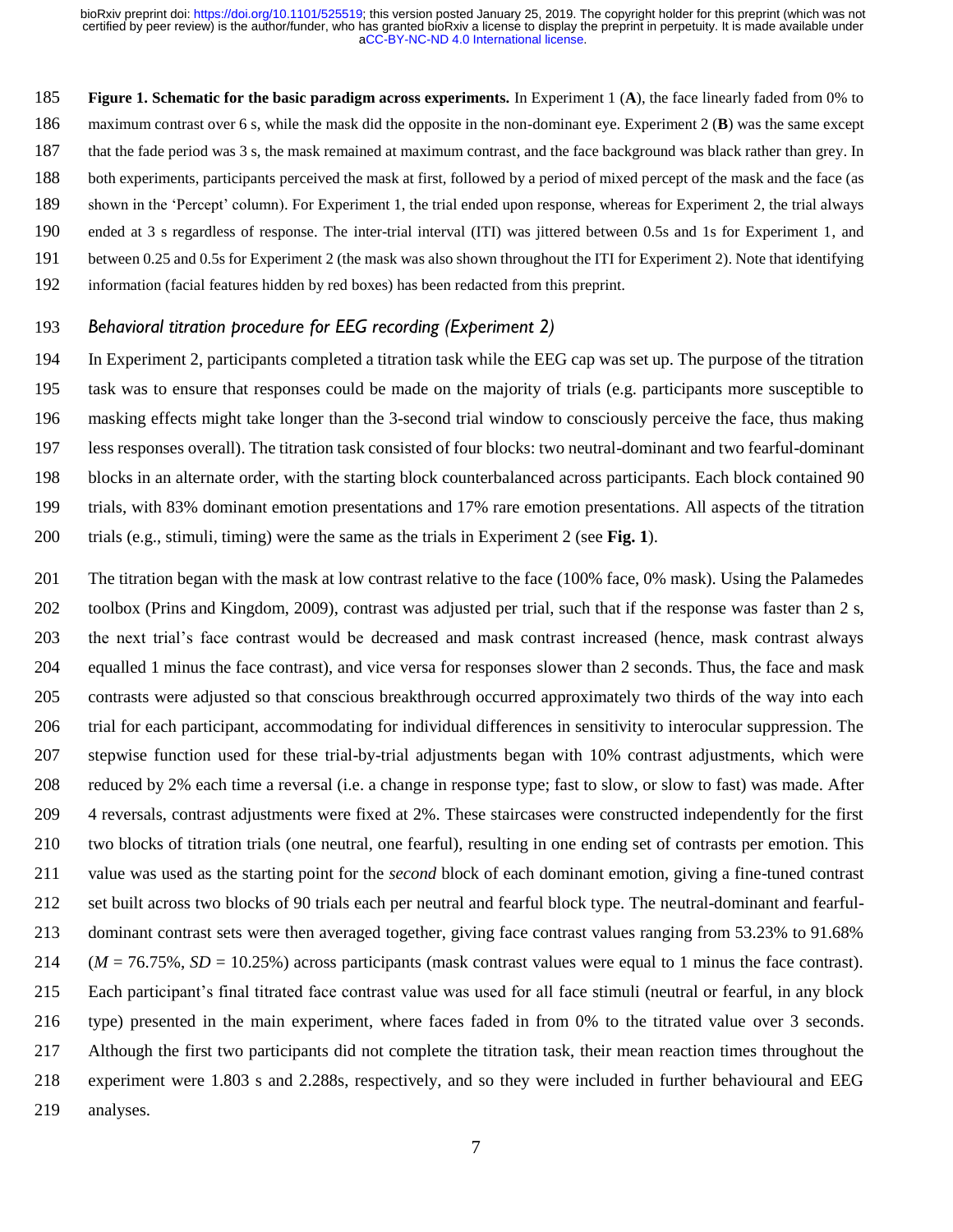## EEG recording

### *EEG acquisition*

 Neural activity was continuously recorded using a BioSemi Active Two 64 Ag-AgCl electrode system (BioSemi, Amsterdam, Netherlands) throughout the 14 experiment blocks. Participants were fitted with a nylon cap 224 containing 64 Ag/AgCl scalp electrodes positioned according to the international 10-20 system. Continuous data were recorded using BioSemi ActiView software (BioSemi, 2007), referenced to the standard BioSemi reference electrodes, filtered online (0.01 to 208 Hz amplifier band pass filter), and then were digitised and stored at a sampling rate of 1024 Hz with 24-bit A/D conversion. We measured horizontal and vertical electrooculograph 228 (EOG) signals with flat biploar  $Ag/AgCl$  electrodes. The experiment was conducted in an electrically-shielded 229 Faraday cage to minimise noise and all data was recorded with electrode impedance levels under  $25 \mu V$ .

#### *EEG preprocessing*

 All preprocessing was done via MATLAB 2016a (MathWorks). Data were imported into SPM12 (Wellcome Trust Centre for Neuroimaging, London). The data were then re-referenced to the average across all 64 EEG scalp channels and the pairs of vertical and horizontal EOG electrodes were referenced to each other. Noisy channels were interpolated using FieldTrip (Oostenveld et al., 2011). Eyeblinks were marked using the vertical EOG and the associated spatial confounds were corrected using SPM12's signal-space projection (SSP) method. The data were then bandpass filtered between 0.1 and 40 Hz and epoched into -0.1 to 3 s segments around stimulus onset for event-related potential (ERP) analyses. Each epoch was baseline-corrected (mean amplitude subtraction) using the -0.1 to 0 s period pre-stimulus-onset. Trials with incorrect responses or response times more than 3 standard deviations from the mean (within-participant, collapsed across each condition) were excluded, so that the EEG data represented the typical responses for each participant. The data were then robust-averaged (i.e. the contribution of each trial to the average, iteratively weighted by noise level; Wager et al., 2005) and the bandpass filter and baseline correction were re-applied. Finally, in order to conduct statistical parametric mapping (Penny et al., 2011) in SPM 12, we converted the robust-averaged ERPs into three-dimensional images (*x* and *y* space, *ms* 244 time) and smoothed them with a 12 mm x 12 mm x 12 ms FWHM Gaussian kernel to accommodate for intersubject variability.

#### Analysis

#### *Behavioral preprocessing*

248 Within each participant's data, we first removed responses faster than 500 ms (e.g. accidentally pressing the mouse 249 button too quickly; median = 0, range = 0 to 90 trials removed per participant for Experiment 1 and median = 4, 250 range  $= 0$  to 87 trials for Experiment 2). Accuracy on the orientation task was near ceiling in both experiments 251 (mean and standard deviation of accuracy for Experiment 1: expected neutral =  $98.0\% \pm 1.8\%$ , unexpected neutral 252 = 97.5%  $\pm$  2.2%, expected fearful = 96.9%  $\pm$  2.6%, unexpected fearful = 97.9%  $\pm$  2.5%; Experiment 2: expected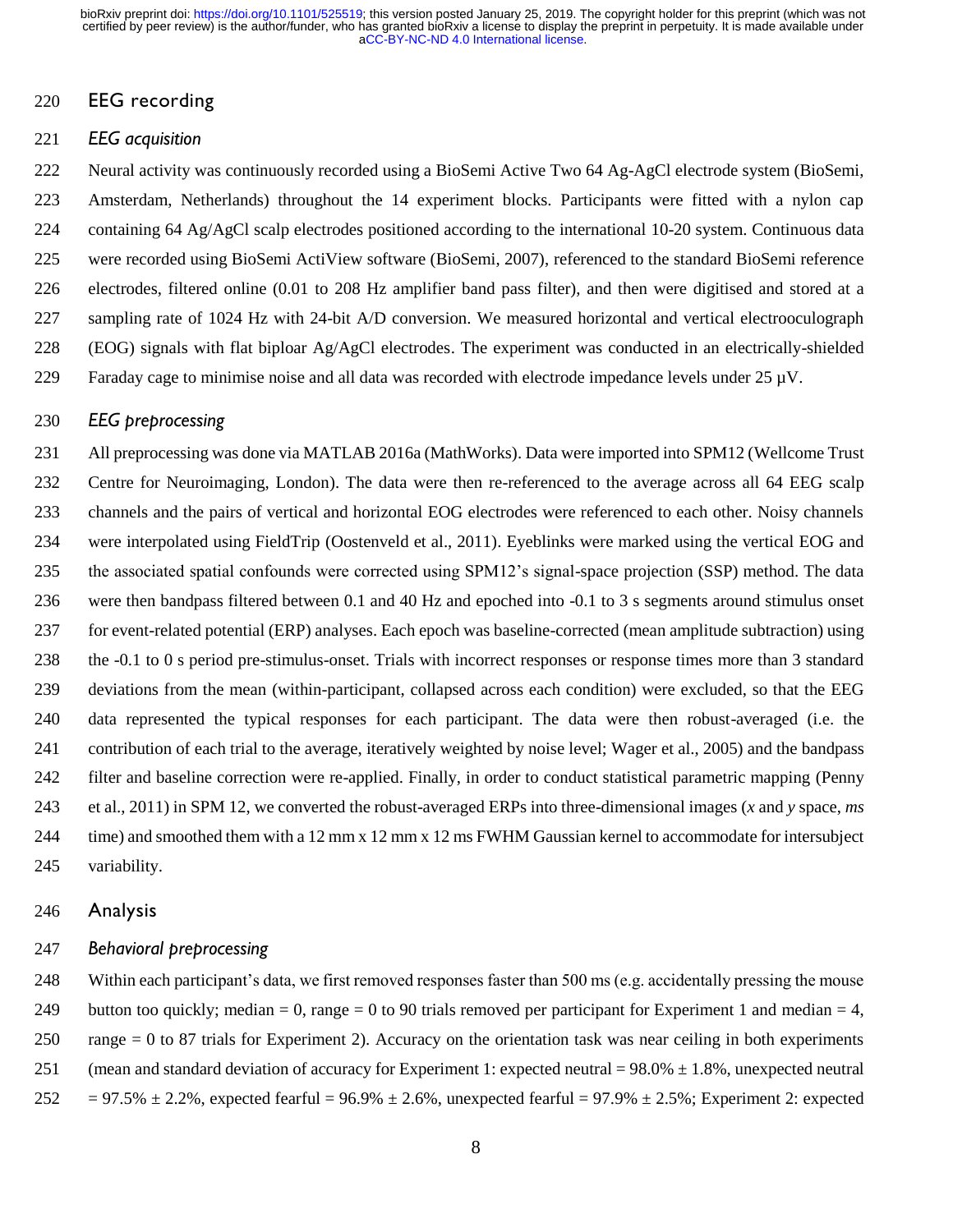253 neutral =  $94.5\% \pm 5.9\%$ , unexpected neutral =  $95.1\% \pm 4.0\%$ , expected fearful =  $94.2\% \pm 5.3\%$ , unexpected fearful  $254 = 94.9\% \pm 4.9\%$ ). We only entered the correct trials into our response time analysis and EEG analysis. We removed responses more than five standard deviations from the mean (e.g. lapse in attention to experiment; approximately *M* = 1, *SD* = 1 trials removed per participant for Experiment 1 and no outliers detected in Experiment 2) collapsed across conditions. For Experiment 1, the average trial counts were 291 for expected neutral (225 to 300), 292 for expected fearful (277 to 300), 58 for unexpected neutral (54 to 60), and 58 for unexpected fearful (45 to 60) faces. For Experiment 2, two participants had less than 80 trials in at least one condition (due to very slow responses that went into the next trial) and thus were deemed to have insufficient data for EEG analysis. After removing these two participants, the average trial counts for 31 participants were 493 for expected neutral (379 to 522), 496 for expected fearful (429 to 523), 99 for unexpected neutral (80 to 104), and 99 for unexpected fearful (84 to 105) faces.

## *Linear mixed effects modelling*

 To investigate differences in response time between conditions, we entered the data into a hierarchical series of linear mixed effects (LME) models using the "lme4" package (Bates et al., 2014) in R v3.4.3 (Team, 2014). The LME is an extension of linear regression that estimates both fixed and random effects (Gelman and Hill, 2006). This approach allowed us to encapsulate all data from all participants (rather than taking a mean or median response time per participant) and to account for different trial numbers per experimental condition (Baayen et al., 2008). LME also allowed us to model fixed and random effects of no interest to maximise statistical power (Barr et al., 2013). These included the fixed effects of participant gender and block order (i.e. whether participants were assigned a neutral or fearful block first), and the random effects of participant (as the experiment was a repeated- measures design), trial number (indicating fatigue and/or learning effects across the duration of the experiment) and anxiety (summed state/trait score from the STAI questionnaire). Summed anxiety scores (which can range 275 from 40 to 160) for Experiment 1 ranged from 46 to 107 ( $M = 69.97$ ,  $SD = 15.90$ ) and for Experiment 2 ranged 276 from 40 to 108 ( $M = 71.94$ ,  $SD = 16.02$ ). We constructed a series of 5 hierarchical models, with the first encapsulating just the effects of no interest and then each subsequent model incorporating an additional effect of interest (in this case, the main effects of emotion, expectation, and their interaction). To test for significant differences between these models, we performed likelihood ratio tests.

### *Drift diffusion modelling*

 To better elucidate the mechanism by which expectation influences response times to neutral and fearful faces, we employed drift diffusion modelling (Ratcliff, 1978). DDM depicts binary decision-making as a stochastic process, whereby evidence gradually accumulates (with added noise) from a starting point (*z*) towards one of two thresholds (*a*). Several other parameters influence the resultant response, such as the drift rate (*v*; the rate of evidence accumulation) and non-decision time (*t0*; the duration of stimulus encoding; Ratcliff and McKoon, 2008). We focused on the parameters for the decision threshold (*a*), drift rate of evidence accumulation (*v*), and the non-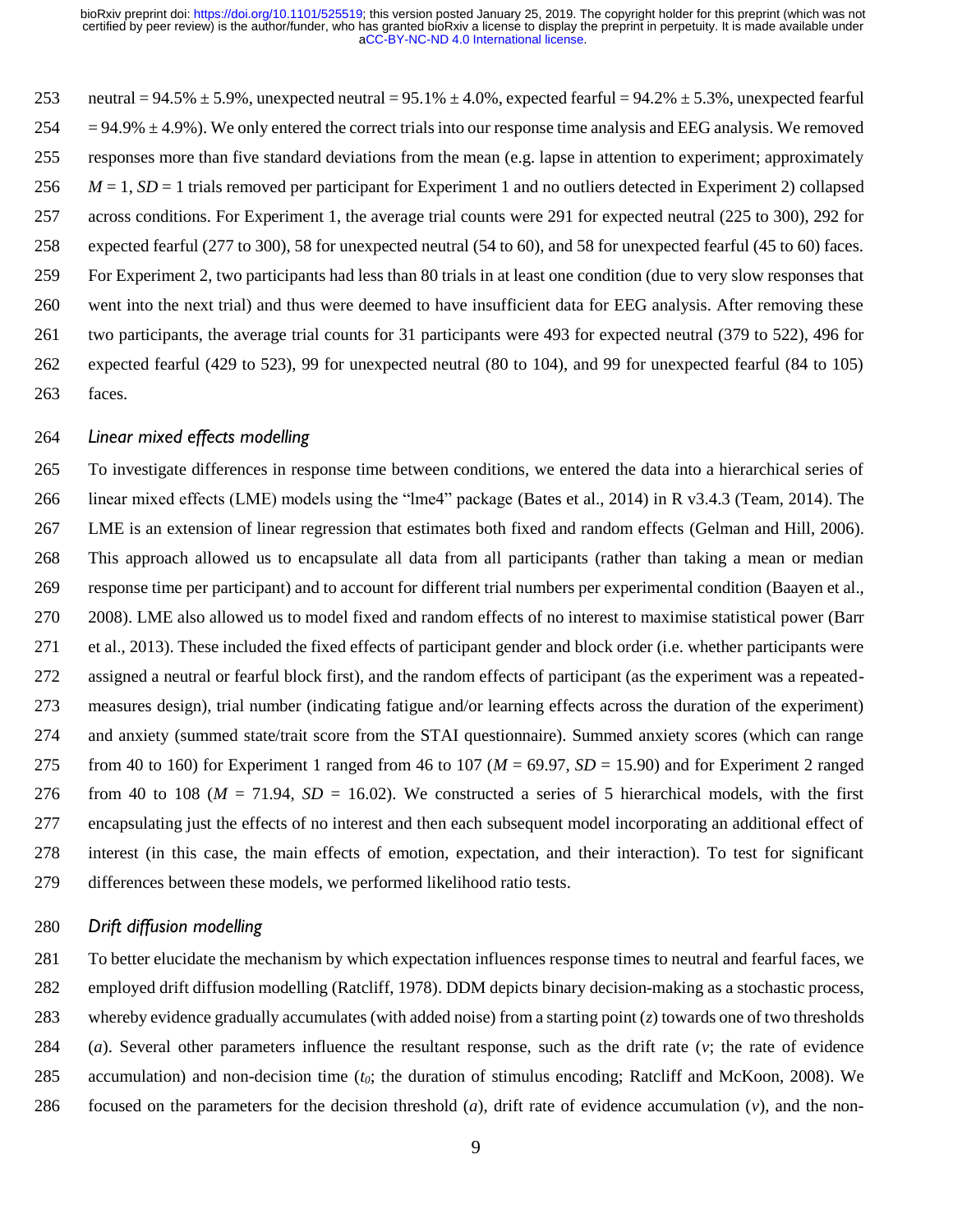decision time for stimulus encoding (*t0*). Specifically, we were interested in how these parameters might differ between emotion and expectation conditions.

 For the parameter optimisation, rather than allowing all three parameters of interest to vary per condition (resulting in 12 parameters instead of 3), we constructed a series of eight models to see which combination of condition-291 specific parameters (e.g. 4 *a* parameters, one per condition, with 1 *v* and 1  $t_0$  parameter for all the data, versus 4 *v* 292 and 4  $t_0$  parameters, one per condition, with 1 *a* parameter for all the data, etc.) best explained the group data (all 293 trials pooled across participants). The eight models were: 1) no condition-specific parameter optimisation, 2)  $a$ , 3) 294 v, 4)  $t_0$ , 5) a and v, 6) a and  $t_0$ , 7) v and  $t_0$ , and 8) a, v, and  $t_0$ . We pooled the data across all participants so that we maximised our power, due to the relatively lower number of incorrect trials (correct responses: count = 36,802, 296 count per condition = 3,055 to 15,390, mean RT = 1.844  $\pm$  0.423; incorrect responses: count = 801, count per 297 condition = 52 to 356, mean RT =  $1.887 \pm 0.501$ ).

 We used the *fast-dm* software (Voss and Voss, 2007) to optimise the parameters using maximum likelihood estimation. For the estimation, we fixed four variables based on the design features of our task. First, we fixed *z* to 0.5 because face orientation was randomised and thus participants could not be biased towards a correct or incorrect orientation before the trial had begun. Second, we fixed differences in speed of response execution to 0 because we expected motor responses to be relatively uninfluenced by expectation or emotion. Third, we fixed inter-trial variability of *z* and *v* to 0 because there were low trial numbers for the incorrect responses to reliably estimate inter-trial variability. This left *a*, *v*, *t0*, inter-trial variability in *t<sup>0</sup>* (as recommended by Voss and Voss, 2007), and percentage of contaminants (i.e. guesses) as free parameters that could vary either generally or condition-specifically (expected/unexpected and neutral/fearful faces), depending on the model. We then 307 compared the minimised log likelihood across all eight models, as well as the AIC (criteria for best model  $\geq$  3; Raftery, 1995) to account for models with more parameters, to see which parameter optimisation set-up resulted in the best explanation of the data. We also used the Kolmogorov-Smirnov test statistic (*p*) as a measure of model fit, where *p* > .05 indicates sufficient goodness-of-fit. We adjusted *p* for models with condition-specific free 311 parameters by calculating  $p^{1-k}$ , where *k* is the number of conditions (Voss and Voss, 2007).

 After establishing the best parameter optimisation set-up across all participants, we took the winning model architecture and conducted parameter optimisation on each participant so that we could statistically compare 314 differences in condition-specific parameters using a  $2 \times 2$  repeated-measures ANOVA (between emotion and expectation).

*EEG analysis*

#### **Robust-averaged ERPs**

 We conducted general linear model (GLM) analyses in SPM 12 on the robust-averaged ERPs per condition using 319 each participant's smoothed 3D images. Each GLM consisted of a 2 (expected, unexpected)  $\times$  2 (neutral, fearful)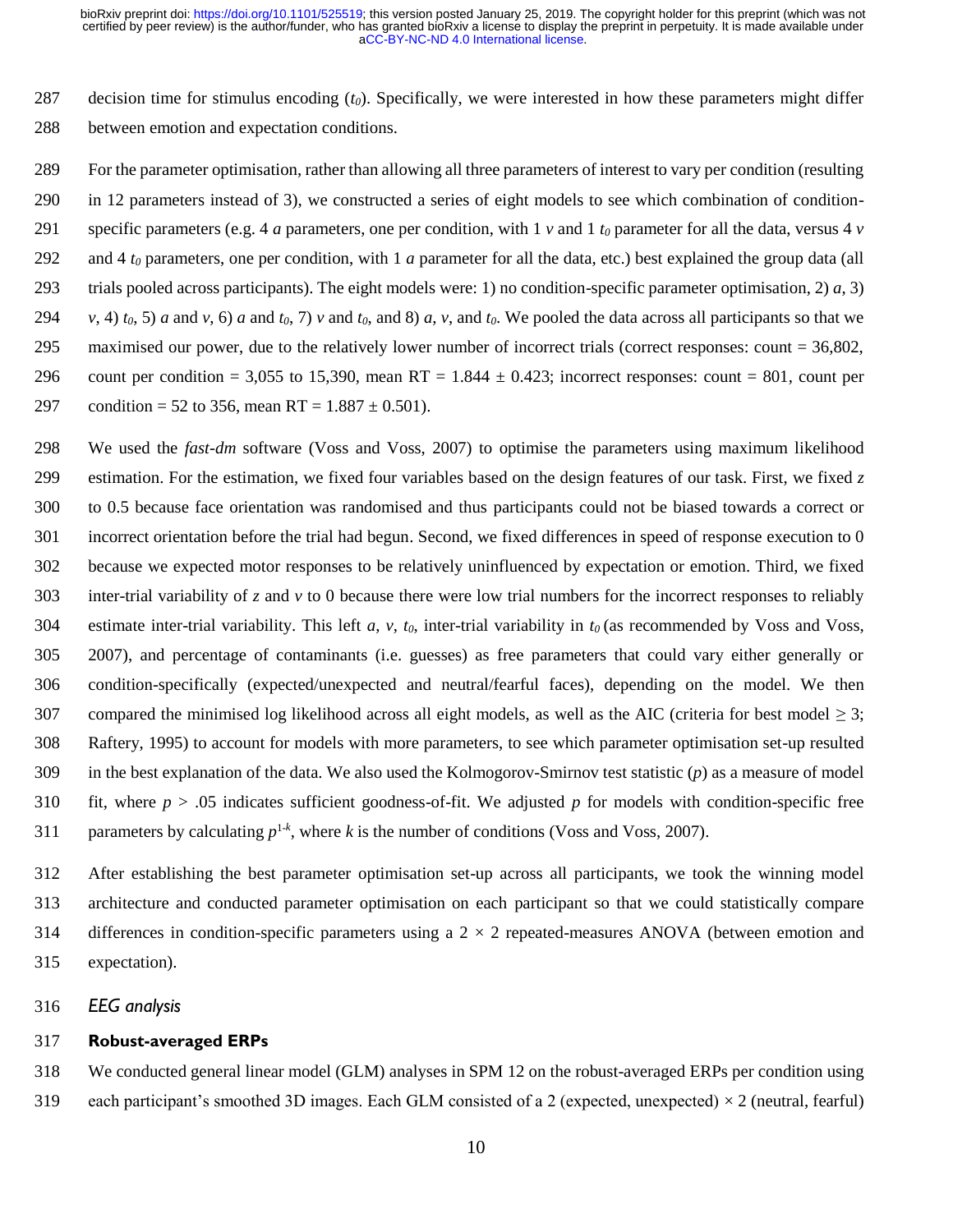repeated-measures design, where we investigated the main effects of emotion and expectation, and their interaction. Each participant's gender, block order (i.e. whether the experiment began with a predominantly neutral or fearful block), and anxiety (summed state and trait scores) were also entered as covariates of no interest and mean-centred. We compared four variations on this GLM, each of which incoporated the behavioral data to explain the observed ERP data in a distinct way. The first GLM consisted of the above design without any additional components. The second GLM included participant's average response time per condition as a covariate of interest. The third and fourth GLMs were 'model-based' GLMs (O'doherty et al., 2007), such that they included covariates for either the *v* or *t<sup>0</sup>* parameter estimates per condition derived from DDM per condition. For each of these GLMs, the resultant SPMs were corrected for multiple comparisons according to Random Field Theory (Worsley, 2006). Given the large number of multiple comparisons in this particular experimental design (due to the long epoch duration of 3 seconds – 3,072 samples), we applied a small volume correction so that we only examined results across the scalp from 0 to 2 seconds as we were primarily interested in neural activity *preceding* response time (average response times = 1.844 s, *SD* = 0.423 s). Only clusters with *p* < .05 family-wise-error (FWE) corrected were considered.

#### **Source reconstruction**

- For cortical source reconstruction from our EEG data, we used the Multiple Sparse Priors (MSP) method (Friston et al., 2008) implemented in SPM12. This method is a Bayesian solution to the EEG inverse problem that puts certain constraints (i.e. priors) on likely sources of observed EEG activity, including that the sources are likely multiple and sparse. First, a head model was constructed for each participant's EEG data using a canonical T1 image provided by SPM12 and estimated using a single-sphere Boundary Element Model (Mattout et al., 2007). We then optimised the inversion process by simultaneously inverting the data for each condition across all 31 participants (i.e. group inversion), thus assuming that the responses in all participants (who each completed the same experimental task) should be explained by the same set of sources (Litvak and Friston, 2008). After group 343 inversion, we then extracted cortically-smoothed images over space  $(8 \times 8 \times 8 \text{ mm}$  FWHM Gaussian kernel) of the estimated source activity per condition across several time windows of interest. The first window was 0 to 2 seconds (similar to the ERP analysis described above). The second, third, and fourth were 500 ms bins from 0.5 to 1 s, 1 to 1.5 s, and 1.5 to 2 s, allowing us to observe how source activity changed over time.
- 347 Our first statistical analysis was a 2 (emotion)  $\times$  2 (expectation) full factorial GLM, where the levels of each factor were dependent and the variance was assumed to be unequal. We entered in gender, block order, and anxiety as mean-centred covariates of no interest and then examined the main effects and interactions (*F* tests). If significant, these were followed up with *t*-tests to examine the specific direction of each effect. We then conducted separate GLMs to examine how cortical sources evolved over time as a function of two key DDM parameters: drift rate (*v)*  and non-decision time (*t0*), which were found to vary in the winning model from the DDM group optimisation 353 stage described earlier. Hence, there were six separate GLMs (2 parameters ( $\nu$  and  $t_0$ )  $\times$  3 time windows – 500 ms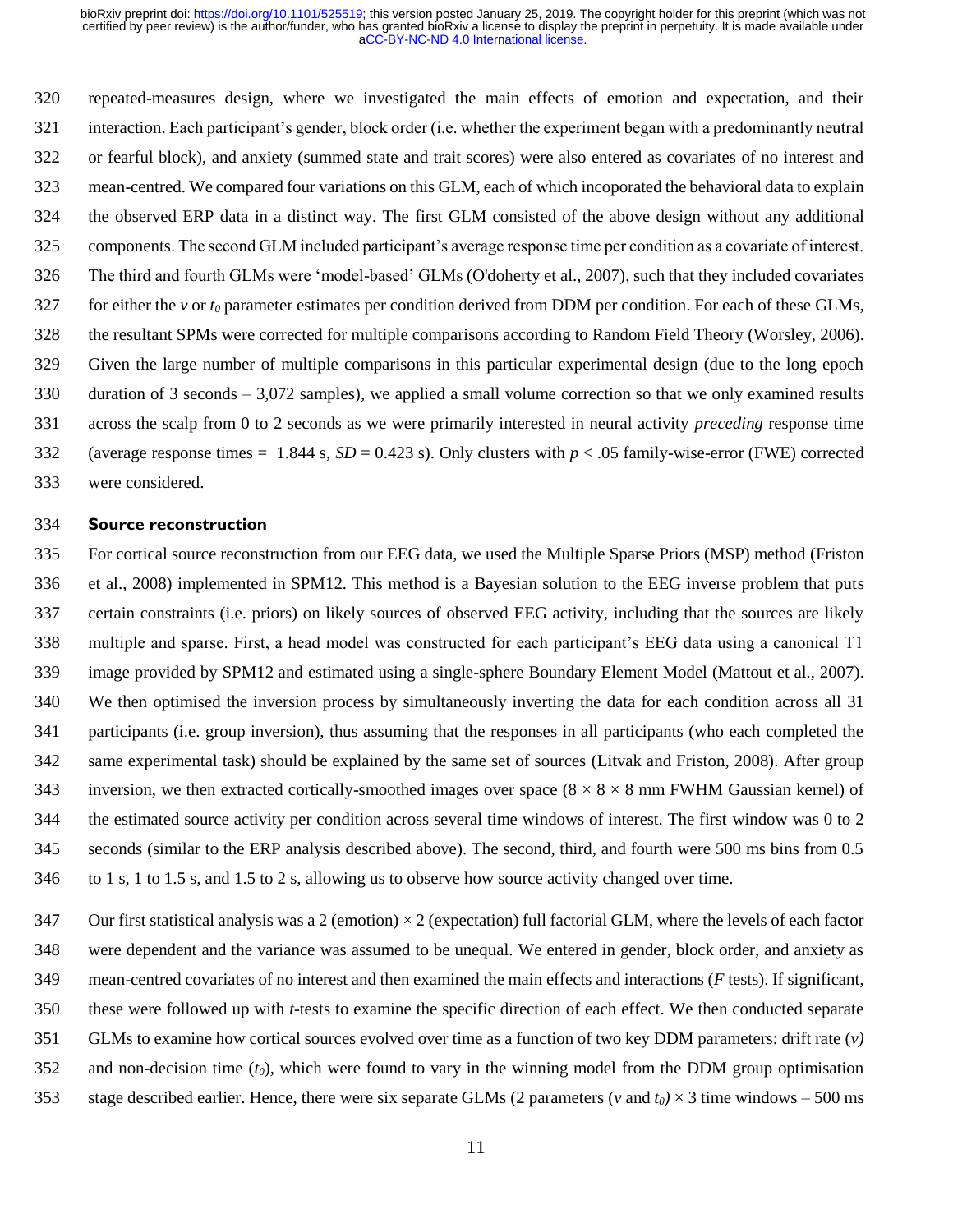354 each). The design of each was the same as the first (i.e.  $2 \times 2$  full factorial with 3 covariates of no interest) but had an additional DDM covariate of interest (either *v* or *t<sup>0</sup>* value per condition, per participant). To follow up the 356 behavioural results we observed earlier, we computed specific  $t$  contrasts. Specifically, for drift rate  $(v)$ , we found 357 behavioural evidence that  $\nu$  is interactively influenced by emotion and expectation, and so we tested if the  $\nu$  parameter covaried with interactive effects at the source level (that is, greater activity for unexpected than expected fearful faces, compared with neutral faces). Similarly, we found behavioural evidence that non-decision time (*t0*) was influenced by expectation, and so we tested if the *t<sup>0</sup>* parameter covaried with stronger (contrast 1) or weaker (contrast 2) source activity for surprise. For all GLMs, the SPM Anatomy Toolbox was used to identify the significant sources (Eickhoff et al., 2005), *p* < .05 cluster-level family-wise-error-corrected.

# RESULTS

## Prior expectations speed up breakthrough of neutral but not fearful faces

 Experiment 1 was our first investigation into how emotion and expectation might interactively influence breakthrough times in a bCFS paradigm. Using LME to model all trial data (accounting for inter-participant variance, gender, block order, trial number, and anxiety score; see **Fig. 2C**), we discovered that the interaction model (response time  $\sim$  emotion  $\times$  expectation + gender + block order + random effect of subject + random effect 369 of anxiety + random effect of trial number) was the highest performing ( $\chi^2$  = 9.282, *p* = .002; see **Fig. 2A**) compared to the other nested models (i.e. the null model, emotion model, expectation model, and emotion + expectation model). The least-squares means (in seconds) predicted by the winning model revealed a significantly slower estimated response time for unexpected (*M* = 3.355; *95% CI* [2.782 3.927]) than expected (*M* = 3.443; *95% CI*  373 [2.889, 4.047]) neutral faces ( $p = .0001$ ), while there was no significant difference between expected ( $M = 3.158$ ; *95% CI* [2.610, 3.754]) and unexpected (*M* = 3.148; *95% CI* [2.601, 3.759]) fearful faces (*p* =.954; see **Fig. 2B**), which were faster than neutral faces overall.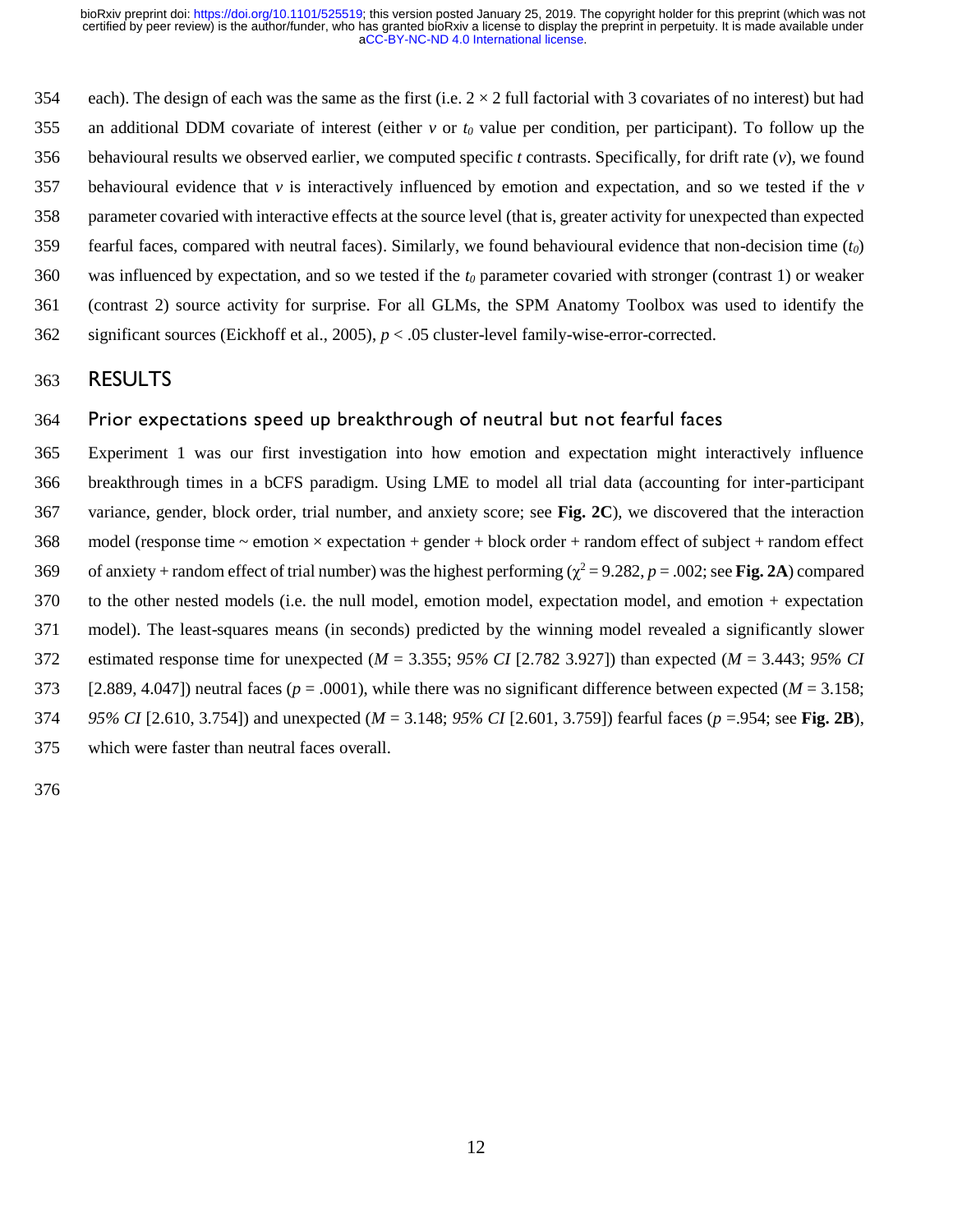

Exp. 1: Winning Interaction Model



 $-14,508$ 

 $-14,506$ 

Log Likelihood



**AIC** 

29,035

 $1.2$ 

Neutral

Fearful

expected unexpected expected unexpected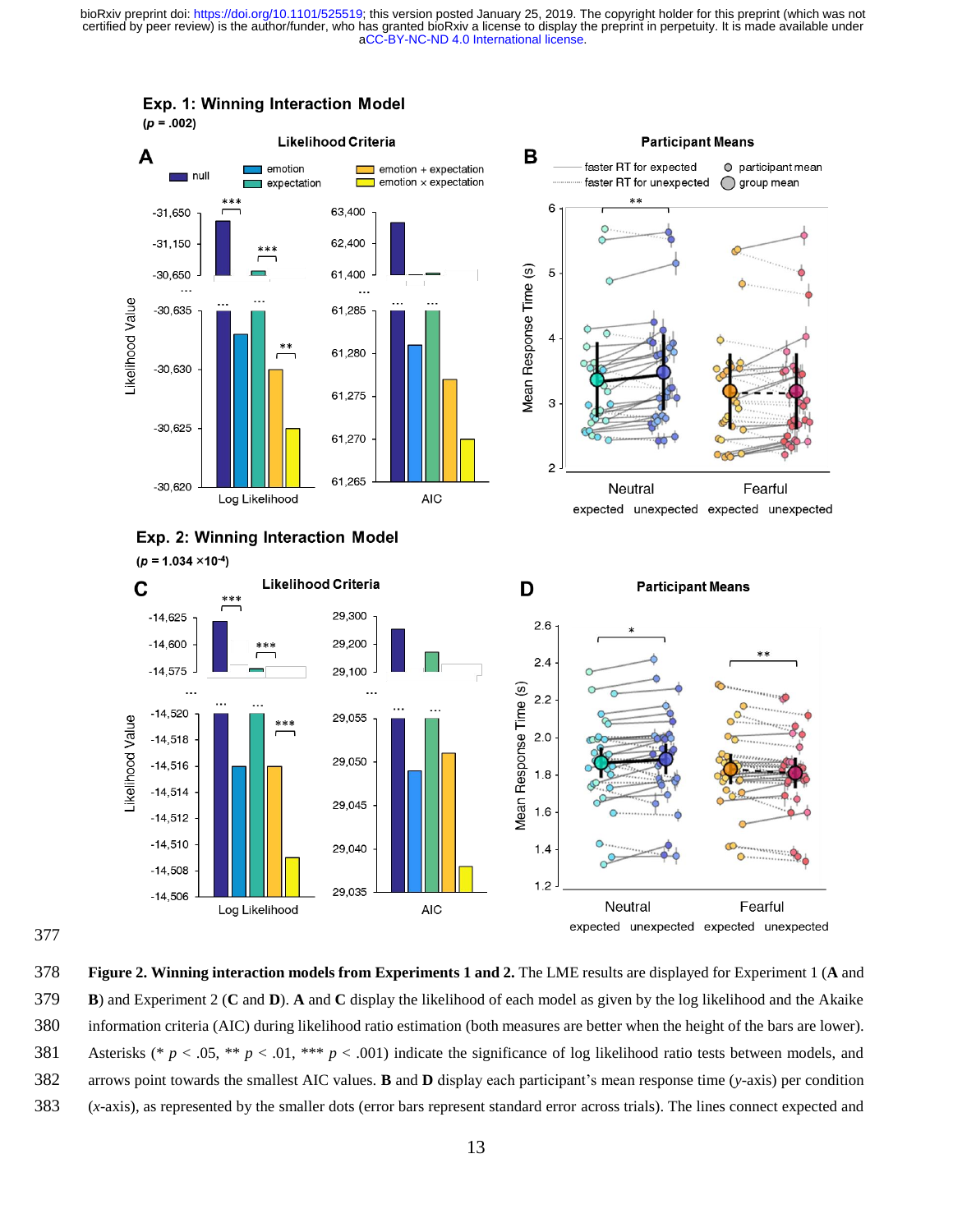unexpected conditions for a single participant, with solid lines indicating faster responses to expected faces and dashed lines indicating faster responses to unexpected faces. The least-squares mean estimated across the entire dataset by the winning model is represented by the larger circles, where error bars represent 95% confidence interval. Asterisks indicate the significance of the simple effects of prediction for each emotion (as given by least-squares means).

 We conducted Experiment 2 on 31 new participants to investigate whether patterns of neural activity unfolded differently over time between emotion and expectation conditions during interocular suppression. We modified the paradigm from Experiment 1 to accommodate the EEG recording (see **Methods** for details). We replicated the main behavioural results from Experiment 1 using this modified version of the task on a new group of participants. The interaction model was, again, the highest performing model relative to all others ( $\chi^2$  = 15.075, *p* = 1.034 × 10<sup>-</sup> 393 <sup>4</sup>; see Fig. 2D). The least-squares means (in seconds) predicted by the winning model revealed a significantly 394 slower estimated response time for unexpected ( $M = 1.863$ ; 95% CI [1.782, 1.944]) than expected ( $M = 1.882$ ; 395 95% CI  $[1.800, 1.964]$  neutral faces ( $p = .010$ ). This time, however, the least-square means were significantly faster for unexpected (*M* = 1.808; 95% CI [1.726, 1.890]) than expected (*M* = 1.828; 95% CI [1.747, 1.909]) fearful faces (*p* = .007; see **Fig. 2E**).

 Overall, the behavioural results from Experiments 1 and 2 demonstrate that implicitly-learned expectations for emotional expression accelerated reponses to neutral faces, while there was either no effect (Experiment 1) or the *opposite* effect (Experiment 2) on fearful faces. Hence, these results favour the Survival Hypothesis, such that both expected and unexpected fearful stimuli were prioritised for conscious access. This is in contrast with the Additive Hypothesis (that there would be an equal influence of prior expectations on neutral and fearful faces) and the Emotional Exaggeration Hypothesis (that there would be an even larger effect of expectation on fearful than neutral faces).

# Prior expectations shorten non-decision time and unexpected threat accelerates evidence accumulation

 We used drift diffusion modelling to explain the response time patterns (i.e. faster for expected than unexpected neutral faces, while the opposite was true for fearful faces). We conducted this analysis on the behavioural data from Experiment 2, rather than Experiment 1, because Experiment 2 contained considerably more trials and also allowed us to relatethe resultant decision parameters to the EEG data. In an initial group-level parameter optimisation step (see **Methods** for details), we established that the data overall were best explained when the drift rate (*v*) and non-decision time (*t0*) were free to vary per condition (giving four condition-dependent values for each parameter), while the threshold (*a*) parameter was free to vary across all the data generally – this was model 7 (*v*, *t<sub>0</sub>*; see Fig. 3A). This model's AIC was sufficiently lower (23.7) than the next best model, model 3 (*v*), and sufficiently fit the observed data (Kolmogorov-Smirnov test statistic: null model *p* = 0.111 and winning model *p*  416 = 0.593, where an adequate model fit is indicated by  $p > .05$ ).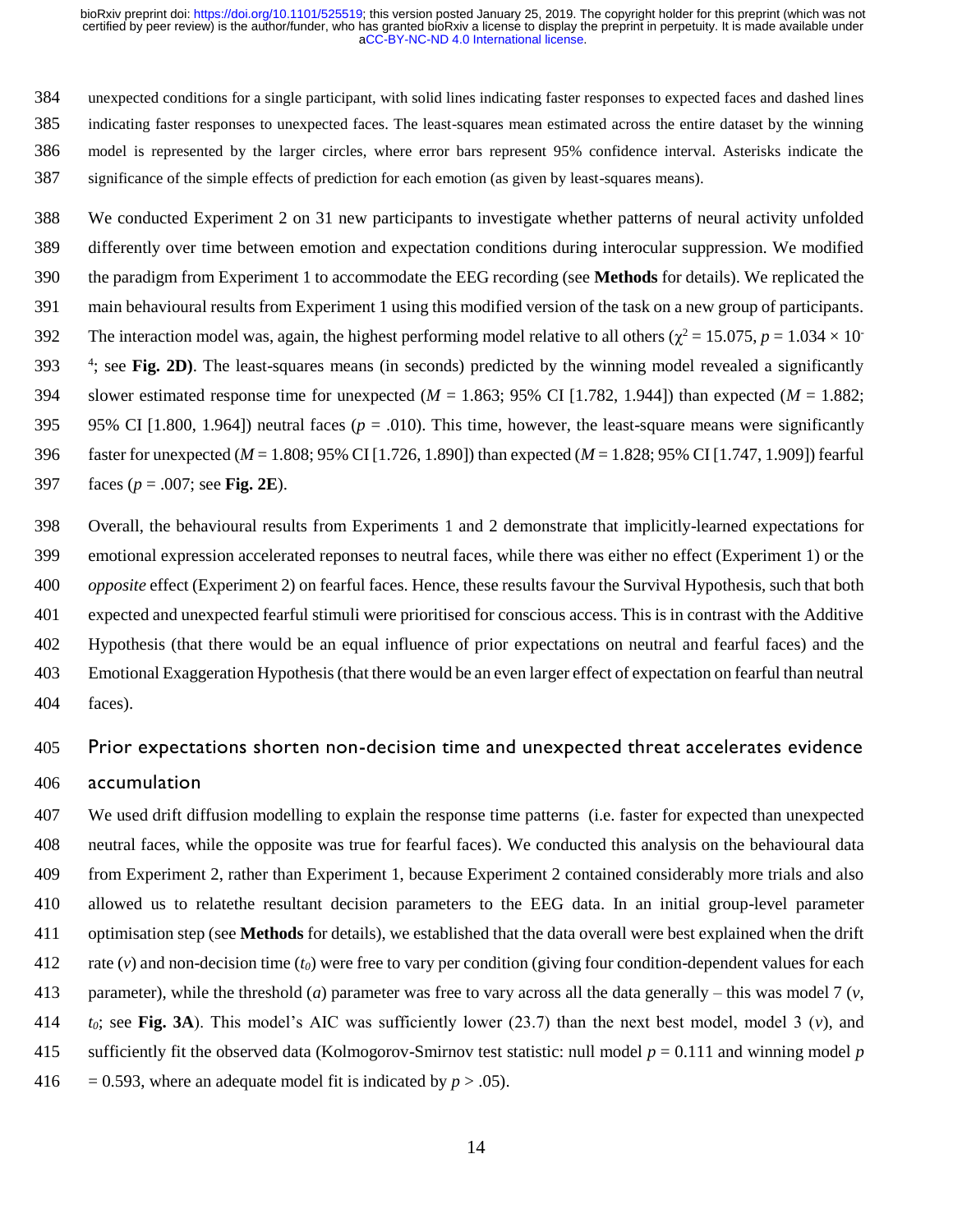We then applied model 7's parameter optimisation approach to each participant's response time data separately, to derive a *v* and *t<sup>0</sup>* per participant, per condition. Model 7 provided adequate model fit across all participants 419 (Kolmogorov-Smirnov test statistic:  $p = 0.696 \pm 0.063, 0.575$  to 0.851). We discovered that non-decision time (in seconds) was significantly shorter for expected (*M* = 0.882, 95% CI [0.782, 0.981]) than unexpected (*M* = 0.910, 421 95% CI [0.809 1.1011]) faces ( $F(1,30) = 9.352$ ,  $p = .005$ ,  $\eta_p^2 = 0.238$ ), indicating that expectations hastened either stimulus encoding or response output processes (Ratcliff and McKoon, 2008). There was no significant main effect 423 of emotion  $(F(1,30) = 0.036, p = .852, \eta_p^2 = .001)$  or interaction  $(F(1,30) = 0.801, p = .378, \eta_p^2 = .026)$ . For the *v* parameter, we applied a natural log transformation to correct the skewness of the data (original skewness: 425 EN = 1.01, UN = 1.34, EF = 0.57, UF = 2.01, transformed skewness: EN = 0.41, UN = 0.56, EF = 0.14, UF = 0.94). We discovered that drift rate (in log units per second, towards the estimated threshold from relative starting point 0.5) was greater overall for fearful (*M* = 1.477, *95% CI* [1.366, 1.587]) than neutral (*M* = 1.394, *95% CI* 428 [1.290, 1.498]) faces  $(F(1,30) = 8.122, p = .008, \eta_p^2 = 0.213)$ , and was also greater overall for unexpected  $(M = 1.290, p = .008)$  1.469, 95% CI [1.360, 1.578]) than expected (*M* = 1.402, *95% CI* [1.301, 1.503]) faces (*F*(1,30) = 13.200, *p* = 430 .001,  $\eta_p^2 = 0.306$ ). Critically, however, there was an interaction  $(F(1,30) = 5.933, p = .021, \eta_p^2 = 0.165)$ , such that drift rate was only significantly increased for unexpected than expected *fearful* (difference: *M* = 0.122, *95% CI*

- 432 [0.048, 0.197]) faces  $(t(30) = 3.351, p = 0.002, p_{bont} = .004$ , while there was no significant difference between unexpected and expected *neutral* (difference: *M* = 0.013, *95% CI* [-0.027,0.052]) faces (*t*(30) = 0.648, *p* = .522,
- *pbonf* = 1.00). These results indicate that evidence accumulated at a faster rate for unexpected fearful faces, relative
- to all other conditions.

 Overall, the DDM results illustrate that the differential effect of prior expectations on response times to neutral and fearful faces may be explained by a combination of non-decision time and drift rate in the decision-making process. Non-decision time, representing stimulus encoding and/or motor response time, is hastened by prior expectations, explaining the faster response times to expected than unexpected neutral faces. For fearful faces, on the other hand, evidence accumulation is accelerated specifically for *unexpected* fearful faces; hence, the faster response times to unexpected than expected fearful faces.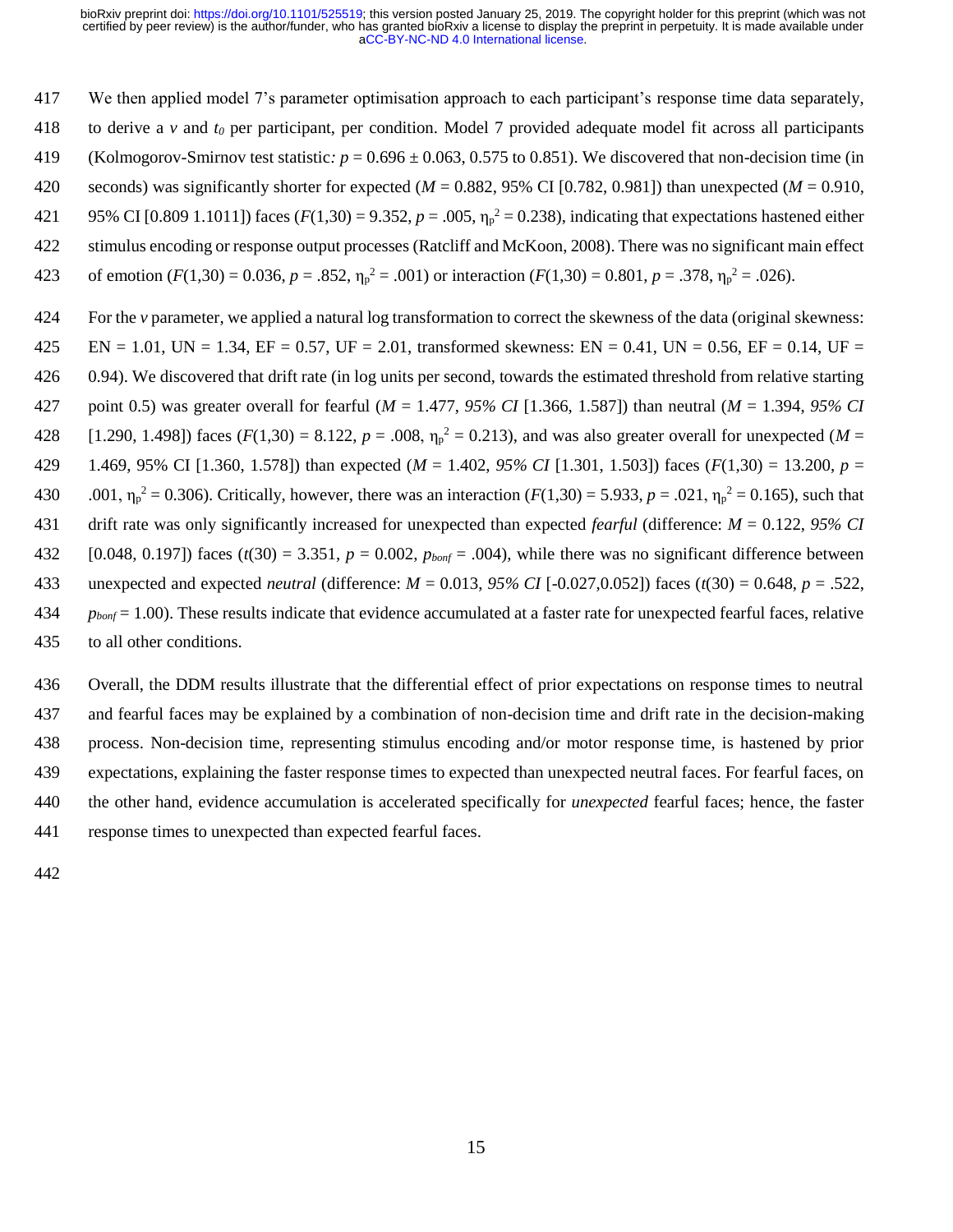

 **Figure 3. Drift diffusion modelling group-level model comparison and participant-level parameter comparisons. A)**  The results of the group-level parameter optimisation are shown. The minimised log likelihood (left) and AIC (right) values are shown for each of the eight models, where the parameters that were free to vary per condition are indicated along the *x* 447 axis. Arrows indicate the model with the lowest value. **B**) The estimated parameter values for  $v$  (top) and  $t_0$  (bottom) are shown per participant. These 'raincloud' plots illustrate the distribution of data (histogram) and the individual data points (each participant). The mean is indicated by vertical solid lines and standard error is represented by dashed vertical lines either side of the mean. Asterisks (\**p* < .05) indicate the main effect of expectation on non-decision time (*t0*) and the interaction between emotion and expectation on drift rate (*v*; unexpected fearful > all other conditions).

# EEG reveals occipital, temporal, and frontal networks associated with emotional expectations

 The DDM analysis explained the pattern of the response time via modulation of non-decision time and drift rate, such that response times to expected faces are accelerated (faster sensory encoding and/or motor execution) but response times to *fearful* faces are even faster when they are unexpected (more rapid evidence accumulation). We investigated this further by examining the timing of neural correlates with emotion and expectation processing. We conducted a General Linear Model in SPM to determine when and where in the scalp activity there was 1) a main effect of emotion (neutral vs. fearful), 2) a main effect of expectation, and 3) an interaction between emotion

and expectation. This was achieved by conducting a full factorial ANOVA, with gender and block order added as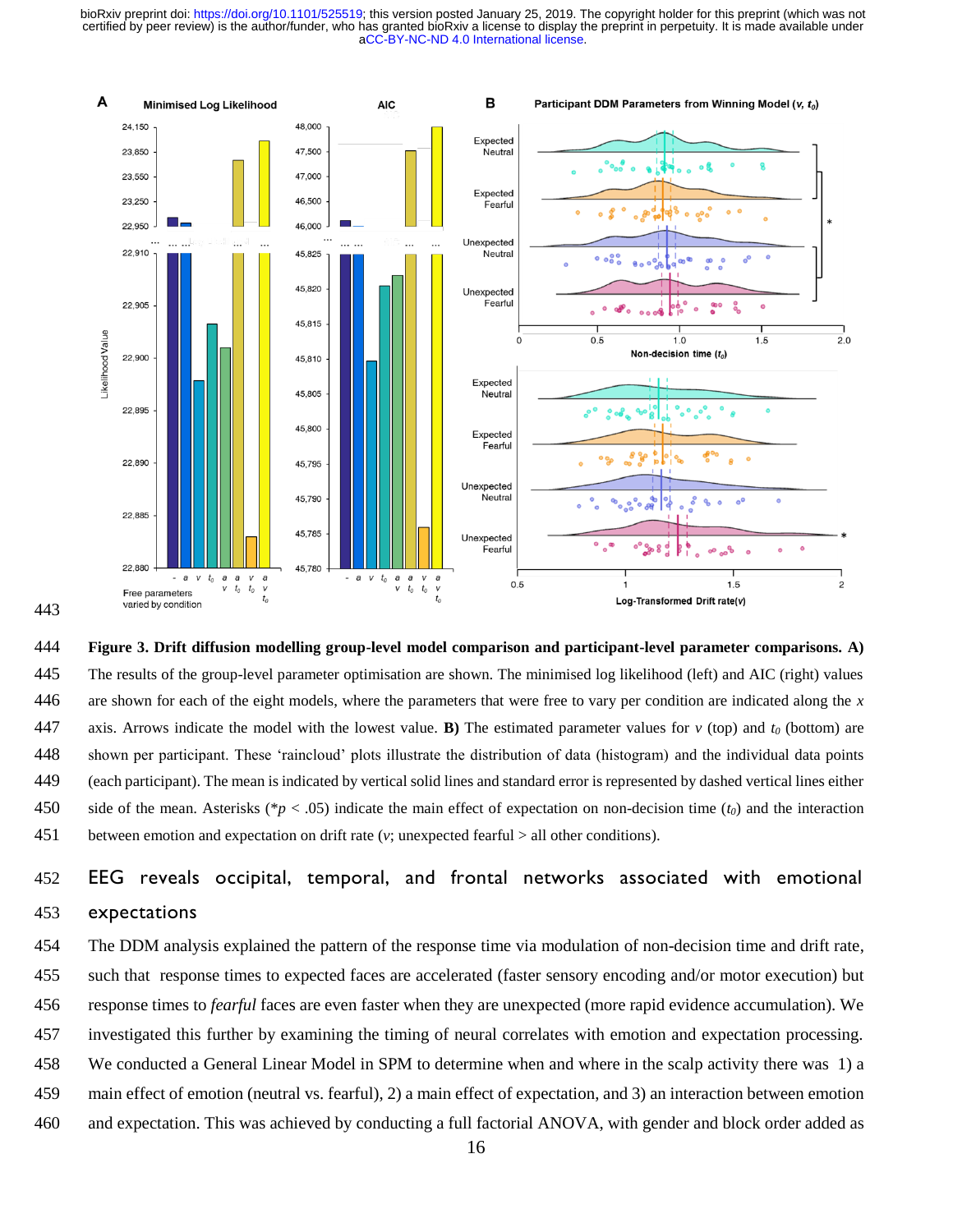covariates of no interest. After restricting the time window to 0 to 2 seconds post-stimulus onset (since we were interested in the activity *preceding* response times) and correcting for multiple comparisons (*p* < .05, cluster-level FWE), we did not observe significant differences in amplitude between expected and unexpected faces across the scalp. This was the case for both neutral and fearful faces, as there was no significant interaction effect. There were, however, three significant clusters for fearful versus neutral face activation (not shown). Both clusters spanned left occipital-parietal electrodes, where fearful faces elicited greater negative activity from 1.353 to 1.439 seconds and then from 1.661 to 1.768 seconds.

 In conjunction with our scalp analysis, we also estimated the neural sources underlying the scalp activity from 0 to 2 seconds post-stimulus onset. We first looked at emotion and expectation effects and found significant main effects of each, as well as an interaction (see **Fig. 4**). There was significantly (*p* < .05, clusters FWE-corrected) greater activity for neutral than fearful faces in left V3/V4 and for fearful than neutral faces in the right middle temporal gyrus, in line with previous fMRI research (Sabatinelli et al., 2011). For expected faces, there was significantly greater activity in the left and right inferior frontal gyrus (IFG), left V3/V4, right middle frontal gyrus, and right temporal pole, supporting previous fMRI studies on expectation across sensory modalities (Hedge et al., 475 2015, Osnes et al., 2012). In contrast, there was significantly greater activity for unexpected faces in left  $V1/V2$ , consistent with previous fMRI work (Summerfield and Koechlin, 2008, Kok et al., 2012). Finally, the emotion by expectation interaction consisted of a greater surprise effect (that is, greater activity for unexpected than expected) for fearful than neutral faces in the right IFG and the left superior temporal gyrus (STG). In contrast, there was a greater surprise effect for neutral faces in the right middle temporal gyrus (MTG) and STG. These findings are consistent with previous fMRI studies demonstrating a role for the IFG in anticipating negative stimuli (Ueda et al., 2003, Sharot et al., 2011). Overall, our scalp and source analyses revealed a network of occipital, temporal, and frontal areas associated with emotion and expectation.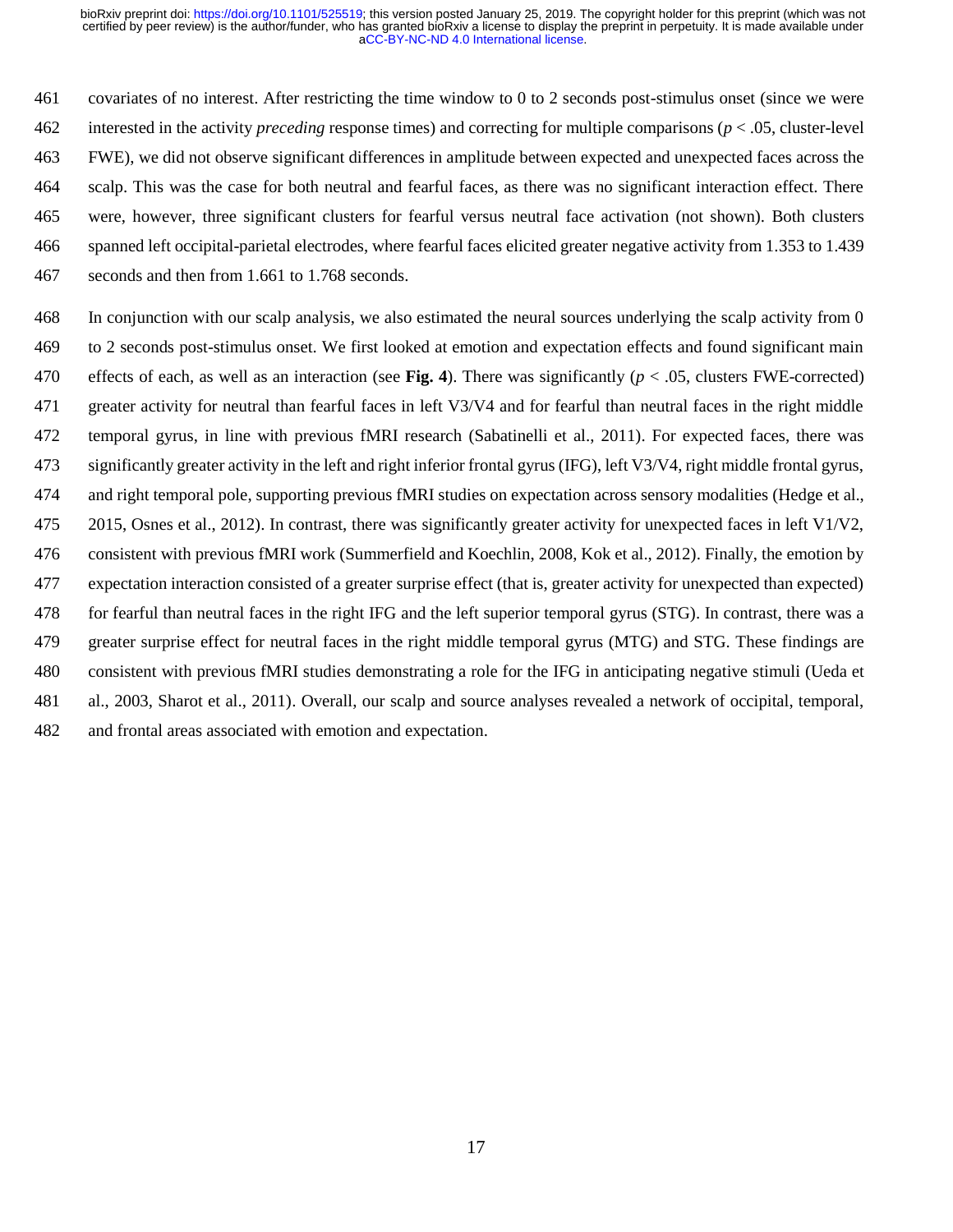

**EEG Source Reconstruction:** Main Effects and Interactions (0 to 2 seconds)

**Figure 4. Source reconstruction reveals networks underlying emotion and expectation processing.** The significant sources for emotion (left), expectation (middle), and the emotion by expectation interaction (right) are shown. Here, we show the *t* statistics for Neutral (minus Fearful), Fearful (minus Neutral), Expected (minus Unexpected), Unexpected (minus Expected), Neutral Surprise ([UN – EN] minus [UF – EF]), and Fearful Surprise ([UF – EF] minus [UN – EN]). L = left, R = right, MTG = middle temporal gyrus, IFG = inferior frontal gyrus, MFG = middle frontal gyrus, TP = temporal pole, IPL = inferior parietal lobule, STG = superior temporal gyrus. All clusters shown are *p* < .05 cluster-level FWE corrected.

# Higher drift rate for fearful surprise covaries with greater activity in the right IFG and faster non-decision time covaries with greater activity in visual areas

We then turned towards a model-based approach to EEG analysis to further elucidate how decision-making mechanisms relate to neural activity. This modeling analysis on response time revealed that drift rate was accelerated for fearful surprise and also that there was faster non-decision time for expected than unexpected faces. To find the neural correlates of these effects, we first conducted a scalp-level GLM similar to the one described above except that we also included non-decision time as a covariate of interest. We specifically investigated when and where non-decision time covaried with surprise-related neural activity (i.e. expected vs. unexpected). This revealed a cluster of central occipital activity from 1.106 to 1.188 seconds(not shown).

At the source level, we examined activity across three time windows (0.5 to 1 second, 1 to 1.5 seconds, and 1.5 to 2 seconds) to see whether there might be dynamic changes in significant sources over time. During only the 0.5 to 1 second window, we found that there was significantly greater activity for surprise in left V1/V2 for people who had faster non-decision time (*p* < .05, clusters FWE-corrected; see **Fig. 5**). Altogether, these results suggest that shorter non-decision time for expected than unexpected trials likely reflects faster stimulus encoding (Ratcliff and McKoon, 2008), supporting previous studies finding early spatiotemporal correlates (Nunez et al., 2017) and greater activity for surprise in the primary visual cortex (Summerfield and Koechlin, 2008, Kok et al., 2012).

For the log-transformed drift rate parameter (*v*), we found that there was greater activity in the right IFG for fearful than neutral surprise when drift rate parameters were higher (see **Fig. 5**). This was the case for time windows spanning 1 to 2 seconds. There was also a borderline-significant cluster in the left inferior parietal lobule  $(p = .067)$ within the 1 to 1.5 second time window. Hence, the right IFG appears to be associated with accelerated evidence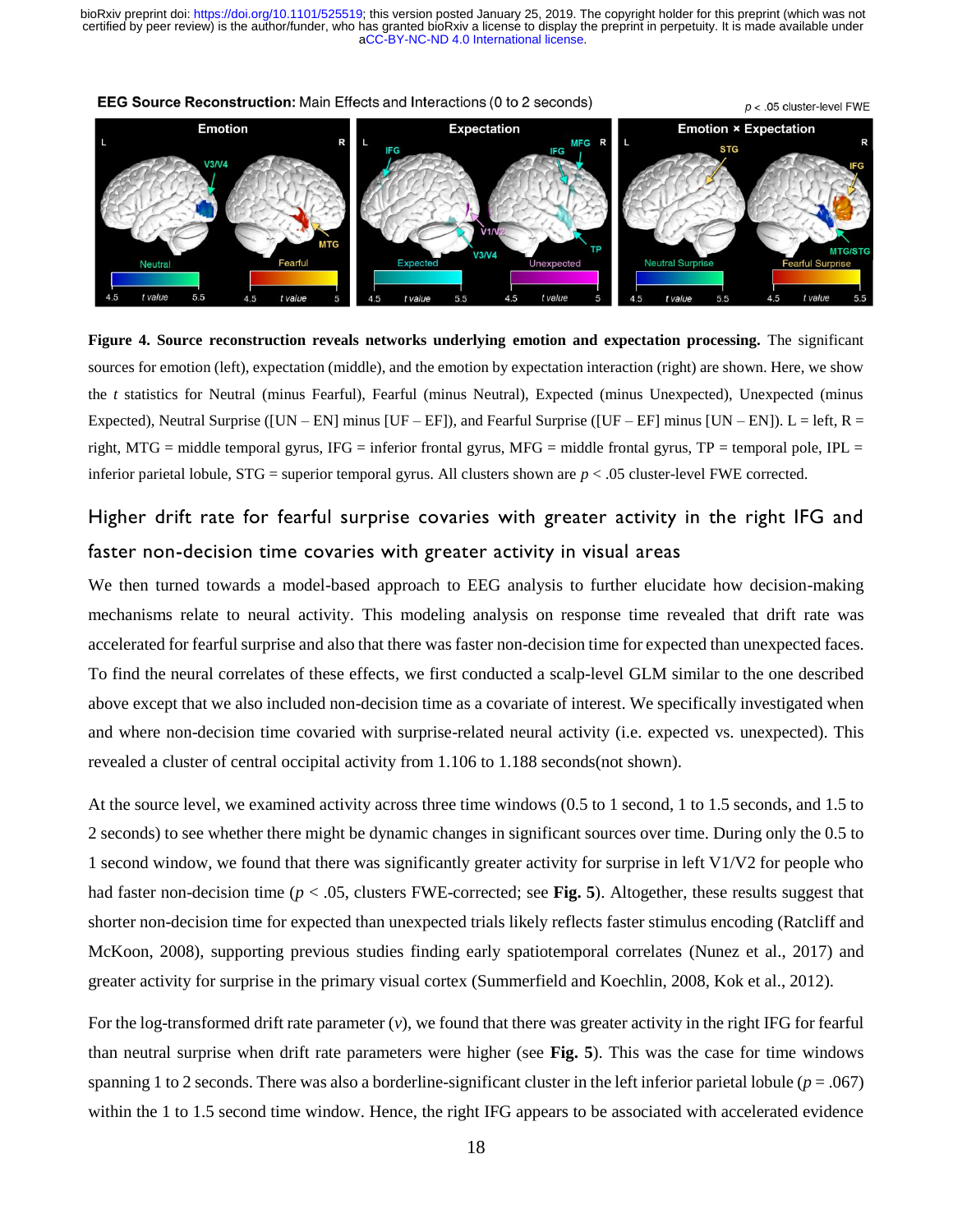accumulation to surprising threats emerging into conscious perception. Note that we did not observe any significant clusters of activity at the scalp level after correcting for multiple comparisons ( $p < .05$  cluster-level FWE) for the correlation between drift rate and the emotion  $\times$  expectation interaction (that is, a greater effect of surprise for fearful than neutral faces).

Overall, this model-based neuroimaging analysis revealed the evolution of source activity over time for each of our key DDM parameters and how these covaried with emotion-induced and expectation-induced neural activity. Particularly, we found an initial, short-lived increase in primary visual cortex activity for surprise when nondecision time was faster. Finally, there was a consistently greater effect of fearful than neutral surprise when drift rate was higher in the right IFG from 1 to 2 seconds, suggesting a potential role for this area in facilitating earlier conscious perception of unexpected threats.





 $\rightarrow p$  < .05 cluster-level FWE --- $\rightarrow p$  < .10 cluster-level FWE

**Figure 5. EEG source activity correlates with decision-making parameters.** Estimated source activity is shown for time windows 0.5 to 1, 1 to 1.5, and 1.5 to 2 seconds post-stimulus onset. For each, neural correlates were investigated between faster non-decision time (*t0*) and neural activity for surprise (unexpected – expected) and between faster drift rate (*v*) and neural activity for fearful surprise ([unexpected – expected fearful faces] – [unexpected – expected neutral faces]). Clusters are thresholded at  $p < 0.10$  FWE but note that the left V1/V2 and right IFG clusters are all significant at  $p < 0.05$  FWE. Pink heat maps represent *t*-values for the surprise vs. *t<sup>0</sup>* correlation and orange heat maps are for the fearful surprise vs. *v* correlation.  $L = left, R = right, V1/V2 = primary/secondary visual cortex, IFG = inferior frontal gyrus, IPL = inferior parietal lobe.$ 

## **DISCUSSION**

Here we set out to explore the interaction between emotion and expectation on the conscious awareness of stimuli, and to determine the neural mechanisms underlying these effects. To achieve this, we modelled behavioural responses to neutral and fearful faces that emerged from continuous flash suppression (CFS) and were either expected or unexpected, and correlated the resulting parameters to human neural activity recorded with EEG. In line with previous research, we found that expectation accelerated the conscious perception of faces. Model-based EEG analyses revealed that this was driven by faster non-decision time for expected than unexpected faces, which correlated with increased activation of early visual cortex shortly after stimulus onset. Fearful faces were fastest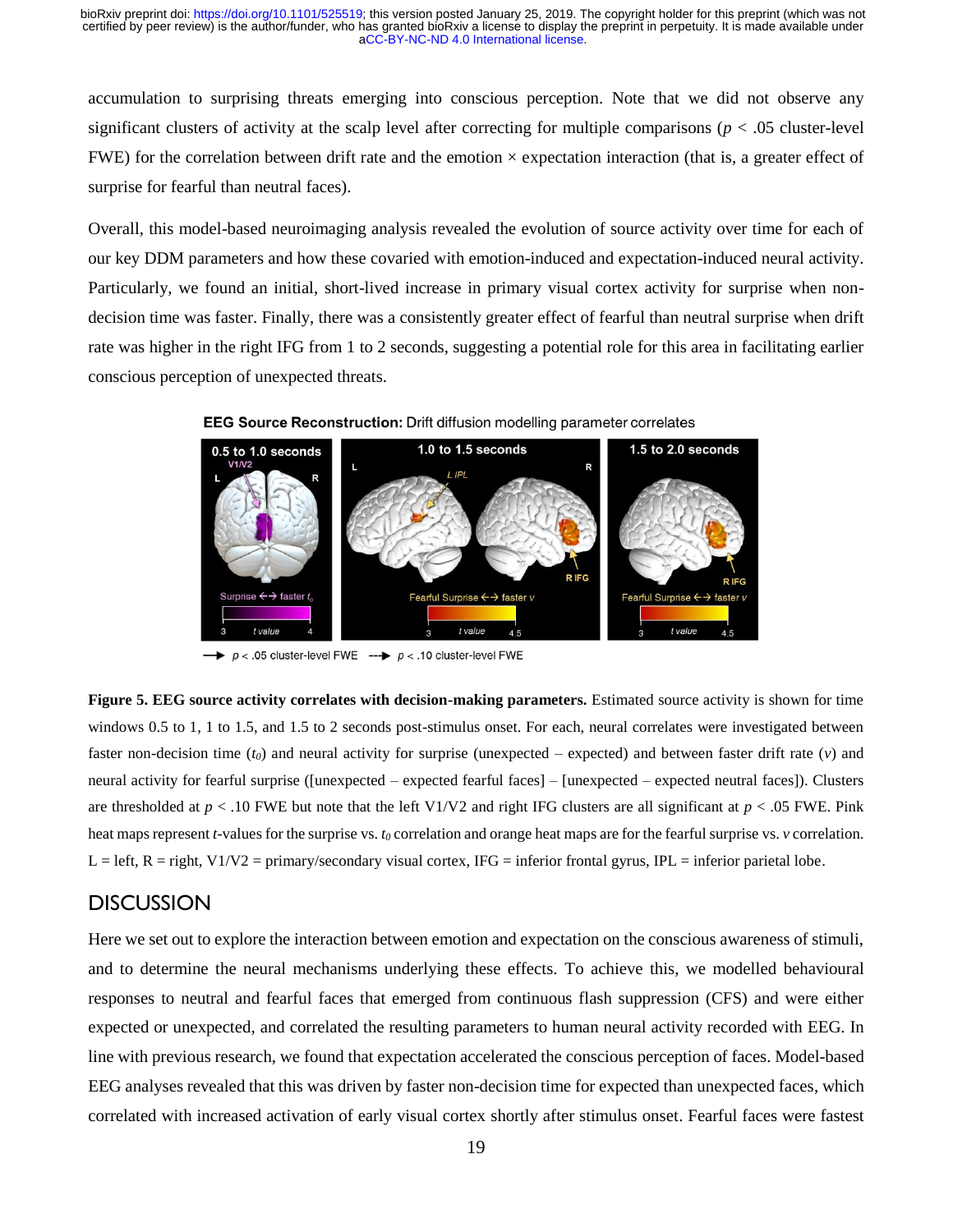to be consciously perceived overall but, crucially, were either unaffected by expectation (Experiment 1) or were faster to break through into consciousness when unexpected (Experiment 2). We discovered that this was driven by an especially fast rate of evidence accumulation (drift rate) for surprising fearful faces, which correlated with sustained activity in the right IFG. These results are consistent with the **Survival Hypothesis**, and suggest that occipital and frontal networks in the human brain facilitate the fast detection of danger, even when such threats are improbable and tangential to the task at hand.

Our results provide experimental evidence for the folk notion that 'we see what we want to see'. Fearful faces, which present an evolutionarily-relevant ambiguous threat signal, were more quickly detected than neutral faces, in line with previous research (Hedger et al., 2014, Capitão et al., 2014, Yang et al., 2007, Tsuchiya et al., 2009). Our analysis also revealed that fearful faces evoked stronger activity in the right MTG and accelerated the rate of evidence accumulation (drift rate), the latter of which supports previous research showing that emotional content increases drift rate in perceptual decision-making (Tipples, 2015) even if unconsciously-presented via CFS (Lufityanto et al., 2016).

Our results also support the folk notion that 'we see what we expect to see'. Consistent with previous literature (Pinto et al., 2015, Hesselmann et al., 2010, Vetter et al., 2014, Hohwy et al., 2008), expected stimuli were detected faster than unexpected stimuli. Drift-diffusion modelling of reaction time data revealed that this effect was underpinned by a reduction in non-decision time with expectation (for both neutral and fearful faces), a finding that is consistent with previous research on temporal expectations (Jepma et al., 2012). Subsequent model-based EEG analyses revealed that this effect correlated with greater activity in left V1/V2 for surprise in only the earliest analysed time window (0.5 to 1 second post-stimulus onset), complementing a previous DDM-based EEG study on attention that found early (150-275ms post-stimulus onset) activity related to non-decision time (Nunez et al., 2017). Together, the early timing and location of these effects suggest that expectation accelerates stimulus encoding rather than motor execution, the correlates of which would likely occur in motor areas and much closer to the participants' response (average response time ~1.8 seconds). Consistent with this interpretation, recent studies have suggested that expectation 'sharpens' sensory representations in the primary visual cortex (Kok et al., 2012), or, alternatively, neural scaling (Alink et al., 2018), either of which could account for the reduced neural activity in response to expected faces that we observed here.

We discovered that expectation and emotion interacted to influence conscious perception, such that expectation hastened the detection of neutral but not fearful faces. Drift-diffusion modelling of reaction time data from Experiment 2 revealed that this interaction was driven by a faster rate of evidence accumulation (drift rate) for unexpected fearful faces, relative to all other conditions. This interaction effect could explain why previous studies using only neutral stimuli have found no influence of expectation on drift rate (De Loof et al., 2016). Similar effects on drift rate have previously been seen with attention (Tavares et al., 2017, Nunez et al., 2017), and previous work on inattentional blindness has suggested that unexpected threatening stimuli (e.g. spiders, guns or snakes: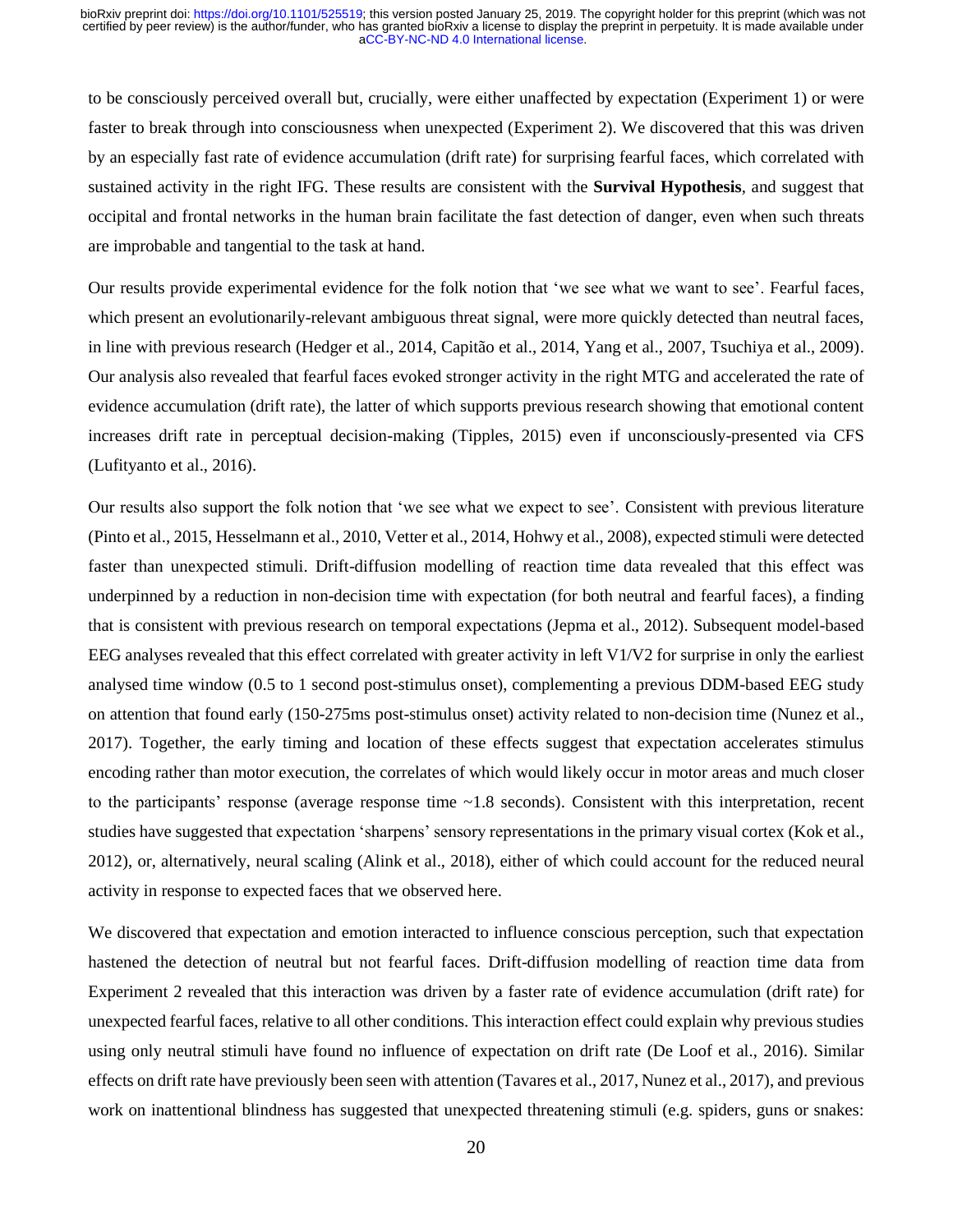New and German, 2015, Wiemer et al., 2013, Gao and Jia, 2017) draw more attention and thus are more likely to be noticed than unexpected neutral stimuli (but see also (Calvillo and Hawkins, 2016, Beanland et al., 2017). In accordance with this literature, we speculate that the enhanced drift rate to unexpected fearful faces and their subsequent early conscious perception might reflect an underlying interaction between (exogenous) attention and prediction. Consistent with this interpretation, a recent discussion of predictive coding theory suggests that attention interacts with prediction to optimise the expected precision of predictions via gain-modulation of prediction errors (Feldman and Friston, 2010), and a recent study conducted by our group provided experimental evidence for this theory (Smout, Tang, Garrido & Mattingley, 2019). Since prediction errors (in predictive coding) and drift rate (in sequential sampling) can be considered to be equivalent (under certain simplifying assumptions, see Bitzer et al., 2014), it follows from this theory that attended and unexpected stimuli should exhibit increased drift rate (or, equivalently, prediction errors), as we observed here.

Our source analysis revealed that the right IFG showed persistently greater signal for fearful than neutral surprise when drift rate was higher. This is consistent with findings for the involvement of the IFG in generating the mismatch negativity ERP response to unexpected stimuli (Garrido et al., 2009, Doeller et al., 2003, Opitz et al., 2002, Kim, 2014). Critically, our results further extend this finding by demonstrating that this effect is enhanced for threatening stimuli and is associated with accelerated evidence accumulation even while stimuli are breaking through into conscious perception. Hence, the right IFG may play a significant role in increasing the gain of prediction error signals for fearful faces. Indeed, previous research has found the IFG to respond more to fearful than neutral faces (Ishai et al., 2004, Luo et al., 2007), with IFG activity being predictive of fearful face perception near the threshold of conscious awareness (Pessoa and Padmala, 2005). Our time-resolved source-level GLM results suggest that unexpected threat triggers rapid evidence accumulation for dichoptically-suppressed face stimuli, involving the right IFG as early as 1 second (see **Fig. 5**) before a conscious perceptual decision is made. Future research could broaden the extent of this network by using MEG or fMRI to tap into both subcortical and cortical sources to see whether circuits including the amygdala (Tamietto and De Gelder, 2010, Mitchell and Greening, 2012) may contribute to unexpected threat responses in the IFG.

Overall, our results present a newly-discovered interaction between prior expectations and emotional expression that modulates how early we can make conscious perceptual decisions about faces. This effect was driven by an acceleration of early stimulus encoding by prior expectations, as well as an early and sustained increase in evidence accumulation, involving the right IFG, specifically for unexpected fearful faces. Although we took a measure of non-clinical state and trait anxiety that did not significantly correlate with behavioural or neural responses in our healthy participants, it is conceivable that the conscious perception of threat might be modulated by prior expectations in clinical anxiety, which is characterised by threat overexpectancy (Aue and Okon-Singer, 2015). It has also recently been shown that people with schizophrenia have aberrant expectations for threat (Dzafic et al., 2018, Barbalat et al., 2012). Hence, future computational psychiatric research may yield invaluable findings by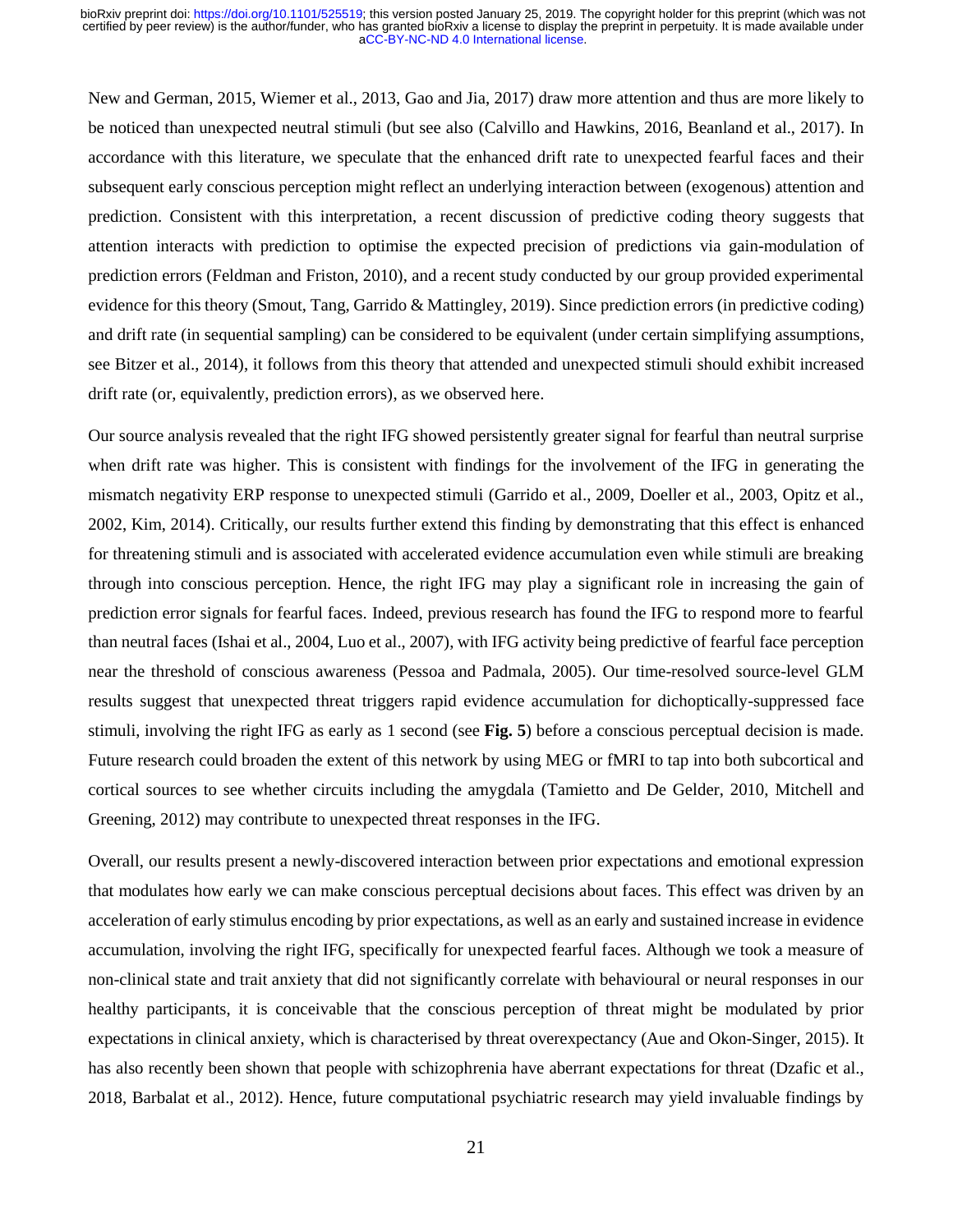exploring this line of research in people with various types of clinical anxiety (e.g. social anxiety, specific phobia, or post-traumatic stress disorder) or schizophrenia.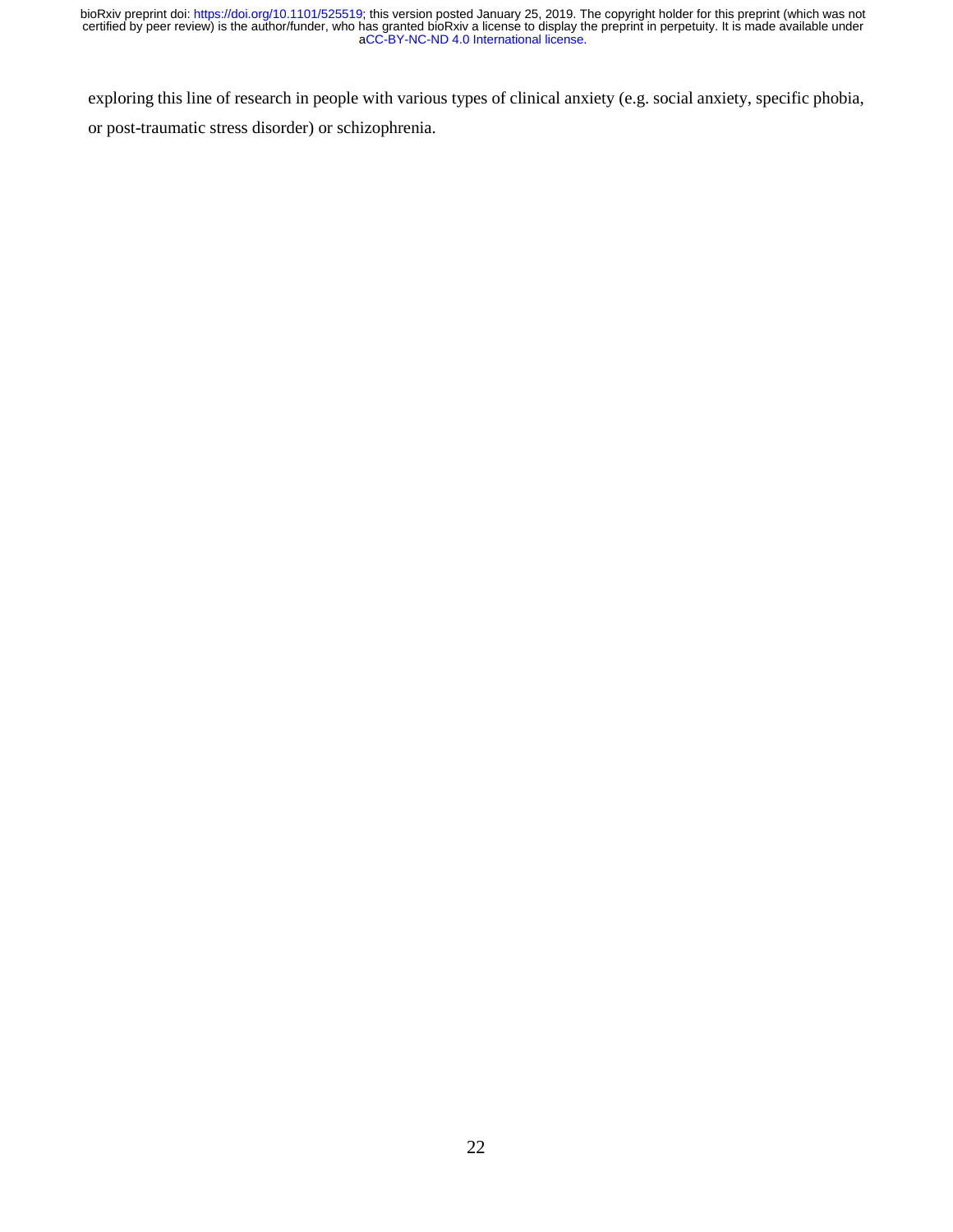# **REFERENCES**

- ALINK, A., ABDULRAHMAN, H. & HENSON, R. N. 2018. Forward models demonstrate that repetition suppression is best modelled by local neural scaling. *Nature communications,* 9**,** 3854.
- ARU, J., RUTIKU, R., WIBRAL, M., SINGER, W. & MELLONI, L. 2016. Early effects of previous experience on conscious perception. *Neuroscience of Consciousness,* 2016**,** niw004.
- AUE, T., CHAUVIGNÉ, L. A., BRISTLE, M., OKON-SINGER, H. & GUEX, R. 2016. Expectancy influences on attention to threat are only weak and transient: Behavioral and physiological evidence. *Biological psychology,* 121**,** 173-186.
- AUE, T., GUEX, R., CHAUVIGNÉ, L. A. & OKON-SINGER, H. 2013. Varying expectancies and attention bias in phobic and non-phobic individuals. *Frontiers in human neuroscience,* 7**,** 418.
- AUE, T. & OKON-SINGER, H. 2015. Expectancy biases in fear and anxiety and their link to biases in attention. *Clinical psychology review,* 42**,** 83-95.
- BAAYEN, R. H., DAVIDSON, D. J. & BATES, D. M. 2008. Mixed-effects modeling with crossed random effects for subjects and items. *Journal of memory and language,* 59**,** 390-412.
- BAR-HAIM, Y., LAMY, D., PERGAMIN, L., BAKERMANS-KRANENBURG, M. J. & VAN IJZENDOORN, M. H. 2007. Threat-related attentional bias in anxious and nonanxious individuals: a meta-analytic study. *Psychological bulletin,* 133**,** 1.
- BARBALAT, G., ROUAULT, M., BAZARGANI, N., SHERGILL, S. & BLAKEMORE, S.-J. 2012. The influence of prior expectations on facial expression discrimination in schizophrenia. *Psychological medicine,* 42**,** 2301-2311.
- BARBOSA, L. S., VLASSOVA, A. & KOUIDER, S. 2017. Prior expectations modulate unconscious evidence accumulation. *Consciousness and Cognition,* 51**,** 236-242.
- BARR, D. J., LEVY, R., SCHEEPERS, C. & TILY, H. J. 2013. Random effects structure for confirmatory hypothesis testing: Keep it maximal. *Journal of memory and language,* 68**,** 255-278.
- BATES, D., MÄCHLER, M., BOLKER, B. & WALKER, S. 2014. Fitting linear mixed-effects models using lme4. *arXiv preprint arXiv:1406.5823*.
- BEANLAND, V., TAN, C. H. & CHRISTENSEN, B. K. 2017. The unexpected killer: effects of stimulus threat and negative affectivity on inattentional blindness. *Cognition and Emotion***,** 1-8.
- CALVILLO, D. P. & HAWKINS, W. C. 2016. Animate objects are detected more frequently than inanimate objects in inattentional blindness tasks independently of threat. *The Journal of general psychology,* 143**,** 101-115.
- CAPITÃO, L. P., UNDERDOWN, S. J., VILE, S., YANG, E., HARMER, C. J. & MURPHY, S. E. 2014. Anxiety increases breakthrough of threat stimuli in continuous flash suppression. *Emotion,* 14**,** 1027.
- CHANG, A. Y.-C., KANAI, R. & SETH, A. K. 2015. Cross-modal prediction changes the timing of conscious access during the motion-induced blindness. *Consciousness and cognition,* 31**,** 139-147.
- CHEN, C., HU, C. H. & CHENG, Y. 2017. Mismatch negativity (MMN) stands at the crossroads between explicit and implicit emotional processing. *Human brain mapping,* 38**,** 140-150.
- COSTELLO, P., JIANG, Y., BAARTMAN, B., MCGLENNEN, K. & HE, S. 2009. Semantic and subword priming during binocular suppression. *Consciousness and cognition,* 18**,** 375-382.
- DE LOOF, E., VAN OPSTAL, F. & VERGUTS, T. 2016. Predictive information speeds up visual awareness in an individuation task by modulating threshold setting, not processing efficiency. *Vision research,* 121**,** 104-112.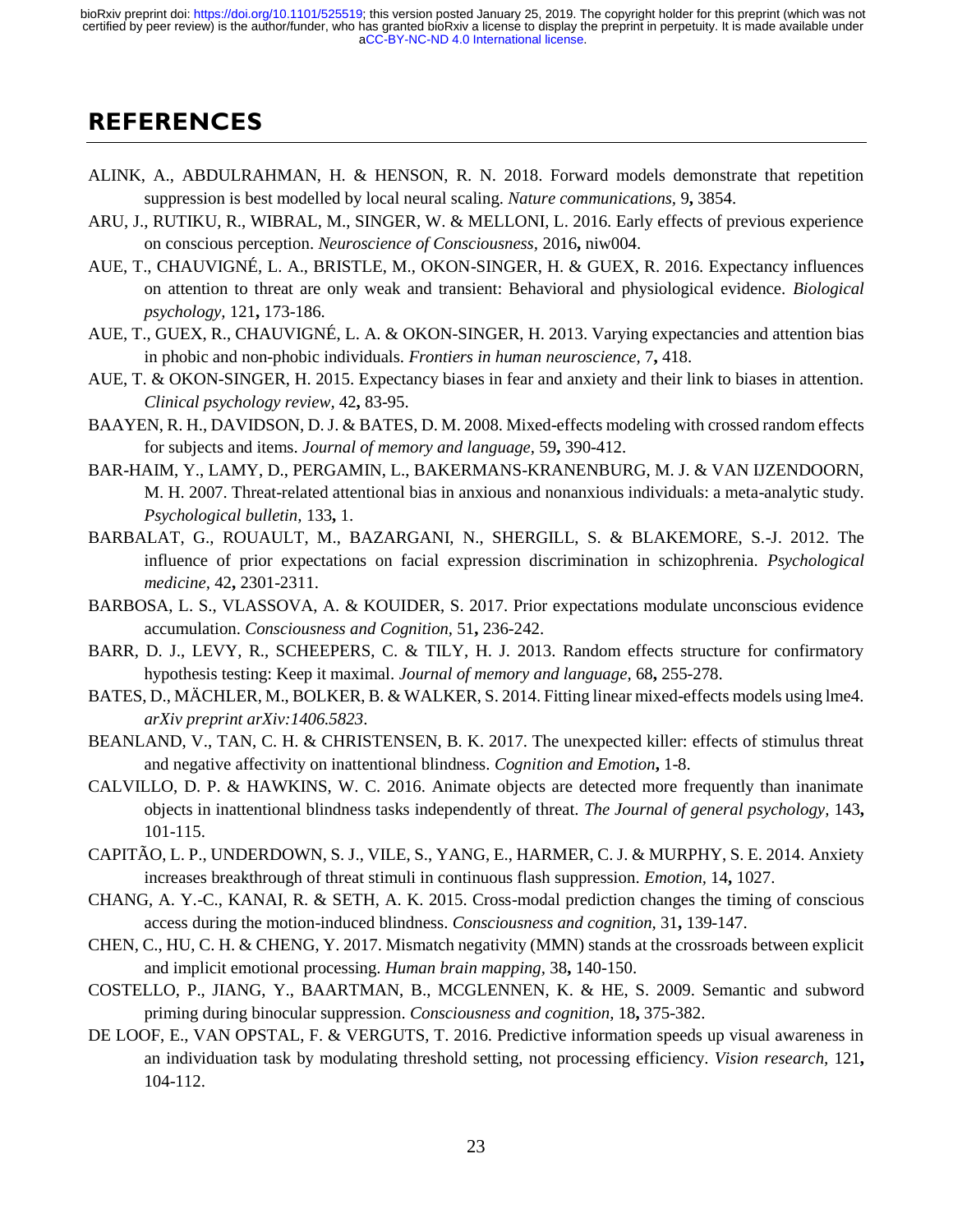- DEN OUDEN, H. E., KOK, P. & DE LANGE, F. P. 2012. How prediction errors shape perception, attention, and motivation. *Frontiers in psychology,* 3**,** 548.
- DOELLER, C. F., OPITZ, B., MECKLINGER, A., KRICK, C., REITH, W. & SCHRÖGER, E. 2003. Prefrontal cortex involvement in preattentive auditory deviance detection:: neuroimaging and electrophysiological evidence. *Neuroimage,* 20**,** 1270-1282.
- DUNOVAN, K. E., TREMEL, J. J. & WHEELER, M. E. 2014. Prior probability and feature predictability interactively bias perceptual decisions. *Neuropsychologia,* 61**,** 210-221.
- DZAFIC, I., BURIANOVÁ, H., MARTIN, A. K. & MOWRY, B. 2018. Neural correlates of dynamic emotion perception in schizophrenia and the influence of prior expectations. *Schizophrenia research*.
- EICKHOFF, S. B., STEPHAN, K. E., MOHLBERG, H., GREFKES, C., FINK, G. R., AMUNTS, K. & ZILLES, K. 2005. A new SPM toolbox for combining probabilistic cytoarchitectonic maps and functional imaging data. *Neuroimage,* 25**,** 1325-1335.
- FELDMAN, H. & FRISTON, K. 2010. Attention, uncertainty, and free-energy. *Frontiers in human neuroscience,* 4**,** 215.
- FRISTON, K., HARRISON, L., DAUNIZEAU, J., KIEBEL, S., PHILLIPS, C., TRUJILLO-BARRETO, N., HENSON, R., FLANDIN, G. & MATTOUT, J. 2008. Multiple sparse priors for the M/EEG inverse problem. *NeuroImage,* 39**,** 1104-1120.
- FRISTON, K. & KIEBEL, S. 2009. Predictive coding under the free-energy principle. *Philosophical Transactions of the Royal Society of London B: Biological Sciences,* 364**,** 1211-1221.
- GAO, H. & JIA, Z. 2017. Detection of threats under inattentional blindness and perceptual load. *Current Psychology,* 36**,** 733-739.
- GARCIA-GARCIA, M., YORDANOVA, J., KOLEV, V., DOMÍNGUEZ-BORRÀS, J. & ESCERA, C. 2010. Tuning the brain for novelty detection under emotional threat: the role of increasing gamma phasesynchronization. *Neuroimage,* 49**,** 1038-1044.
- GARRIDO, M. I., KILNER, J. M., STEPHAN, K. E. & FRISTON, K. J. 2009. The mismatch negativity: a review of underlying mechanisms. *Clinical neurophysiology,* 120**,** 453-463.
- GAYET, S., PAFFEN, C., BELOPOLSKY, A. V., THEEUWES, J. & DER STIGCHEL, S. 2016. Visual input signaling threat gains preferential access to awareness in a breaking continuous flash suppression paradigm. *Cognition,* 149**,** 77-83.
- GELMAN, A. & HILL, J. 2006. *Data analysis using regression and multilevel/hierarchical models*, Cambridge university press.
- GOMES, N., SILVA, S., SILVA, C. F. & SOARES, S. C. 2017. Beware the serpent: the advantage of ecologicallyrelevant stimuli in accessing visual awareness. *Evolution and Human Behavior,* 38**,** 227-234.
- GORDON, N., KOENIG-ROBERT, R., TSUCHIYA, N., VAN BOXTEL, J. J. & HOHWY, J. 2017. Neural markers of predictive coding under perceptual uncertainty revealed with Hierarchical Frequency Tagging. *Elife,* 6**,** e22749.
- HEDGE, C., STOTHART, G., JONES, J. T., FRÍAS, P. R., MAGEE, K. L. & BROOKS, J. C. 2015. A frontal attention mechanism in the visual mismatch negativity. *Behavioural brain research,* 293**,** 173-181.
- HEDGER, N., ADAMS, W. J. & GARNER, M. 2014. Fearful facial expressions are salient to early visual processes: evidence from effective contrast analyses and continuous flash suppression. *Journal of Vision,* 14**,** 1387-1387.
- HESSELMANN, G., SADAGHIANI, S., FRISTON, K. J. & KLEINSCHMIDT, A. 2010. Predictive coding or evidence accumulation? False inference and neuronal fluctuations. *PloS One,* 5**,** e9926.
- HOHWY, J. 2012. Attention and conscious perception in the hypothesis testing brain. *Frontiers in psychology,* 3**,** 96.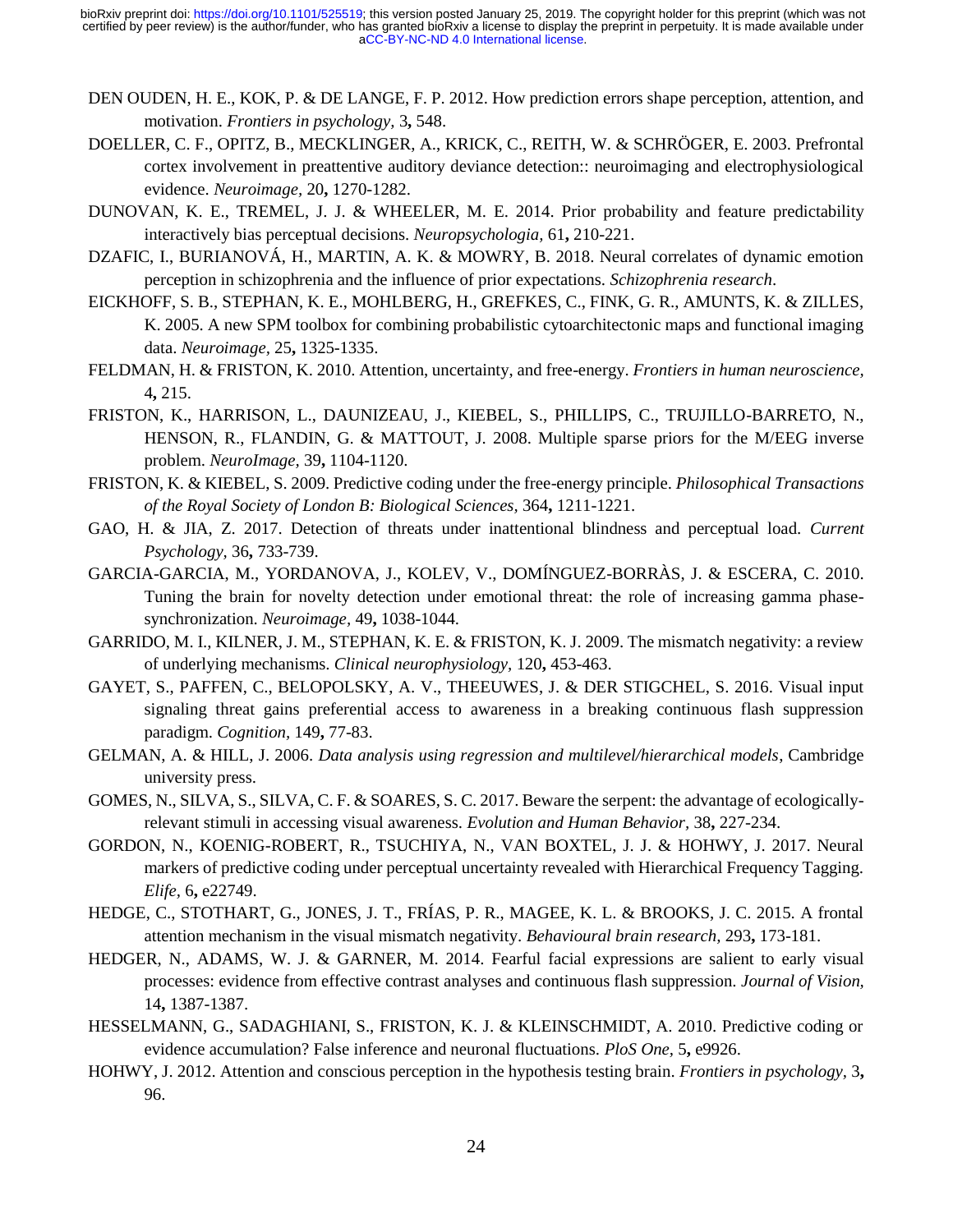- HOHWY, J., ROEPSTORFF, A. & FRISTON, K. 2008. Predictive coding explains binocular rivalry: An epistemological review. *Cognition,* 108**,** 687-701.
- ISHAI, A., PESSOA, L., BIKLE, P. C. & UNGERLEIDER, L. G. 2004. Repetition suppression of faces is modulated by emotion. *Proceedings of the National Academy of Sciences,* 101**,** 9827-9832.
- JEPMA, M., WAGENMAKERS, E.-J. & NIEUWENHUIS, S. 2012. Temporal expectation and information processing: A model-based analysis. *Cognition,* 122**,** 426-441.
- JIANG, Y., COSTELLO, P. & HE, S. 2007. Processing of invisible stimuli: Advantage of upright faces and recognizable words in overcoming interocular suppression. *Psychological science,* 18**,** 349-355.
- KANG, Y. H., PETZSCHNER, F. H., WOLPERT, D. M. & SHADLEN, M. N. 2017. Piercing of consciousness as a threshold-crossing operation. *Current Biology,* 27**,** 2285-2295. e6.
- KIM, H. 2014. Involvement of the dorsal and ventral attention networks in oddball stimulus processing: A meta analysis. *Human brain mapping,* 35**,** 2265-2284.
- KOK, P., JEHEE, J. F. & DE LANGE, F. P. 2012. Less is more: expectation sharpens representations in the primary visual cortex. *Neuron,* 75**,** 265-270.
- KOK, P., MOSTERT, P. & DE LANGE, F. P. 2017. Prior expectations induce prestimulus sensory templates. *Proceedings of the National Academy of Sciences***,** 201705652.
- KOVARSKI, K., LATINUS, M., CHARPENTIER, J., CLÉRY, H., ROUX, S., HOUY-DURAND, E., SABY, A., BONNET-BRILHAULT, F., BATTY, M. & GOMOT, M. 2017. Facial expression related vMMN: disentangling emotional from neutral change detection. *Frontiers in human neuroscience,* 11**,** 18.
- LITVAK, V. & FRISTON, K. 2008. Electromagnetic source reconstruction for group studies. *Neuroimage,* 42**,** 1490-1498.
- LUFITYANTO, G., DONKIN, C. & PEARSON, J. 2016. Measuring intuition: nonconscious emotional information boosts decision accuracy and confidence. *Psychological science,* 27**,** 622-634.
- LUO, Q., HOLROYD, T., JONES, M., HENDLER, T. & BLAIR, J. 2007. Neural dynamics for facial threat processing as revealed by gamma band synchronization using MEG. *Neuroimage,* 34**,** 839-847.
- MACRAE, C. N., VISOKOMOGILSKI, A., GOLUBICKIS, M., CUNNINGHAM, W. A. & SAHRAIE, A. 2017. Self-relevance prioritizes access to visual awareness. *Journal of experimental psychology: human perception and performance,* 43**,** 438.
- MATTOUT, J., HENSON, R. N. & FRISTON, K. J. 2007. Canonical source reconstruction for MEG. *Computational Intelligence and Neuroscience,* 2007.
- MEIJS, E. L., SLAGTER, H. A., DE LANGE, F. P. & VAN GAAL, S. 2018. Dynamic interactions between topdown expectations and conscious awareness. *Journal of Neuroscience***,** 1952-17.
- MITCHELL, D. G. & GREENING, S. G. 2012. Conscious perception of emotional stimuli: brain mechanisms. *The Neuroscientist,* 18**,** 386-398.
- MULDER, M. J., WAGENMAKERS, E.-J., RATCLIFF, R., BOEKEL, W. & FORSTMANN, B. U. 2012. Bias in the brain: a diffusion model analysis of prior probability and potential payoff. *Journal of Neuroscience,* 32**,** 2335-2343.
- NEW, J. J. & GERMAN, T. C. 2015. Spiders at the cocktail party: An ancestral threat that surmounts inattentional blindness. *Evolution and Human Behavior,* 36**,** 165-173.
- NOTEBAERT, L., CROMBEZ, G., VAN DAMME, S., DE HOUWER, J. & THEEUWES, J. 2010. Looking out for danger: An attentional bias towards spatially predictable threatening stimuli. *Behaviour research and therapy,* 48**,** 1150-1154.
- NUNEZ, M. D., VANDEKERCKHOVE, J. & SRINIVASAN, R. 2017. How attention influences perceptual decision making: Single-trial EEG correlates of drift-diffusion model parameters. *Journal of mathematical psychology,* 76**,** 117-130.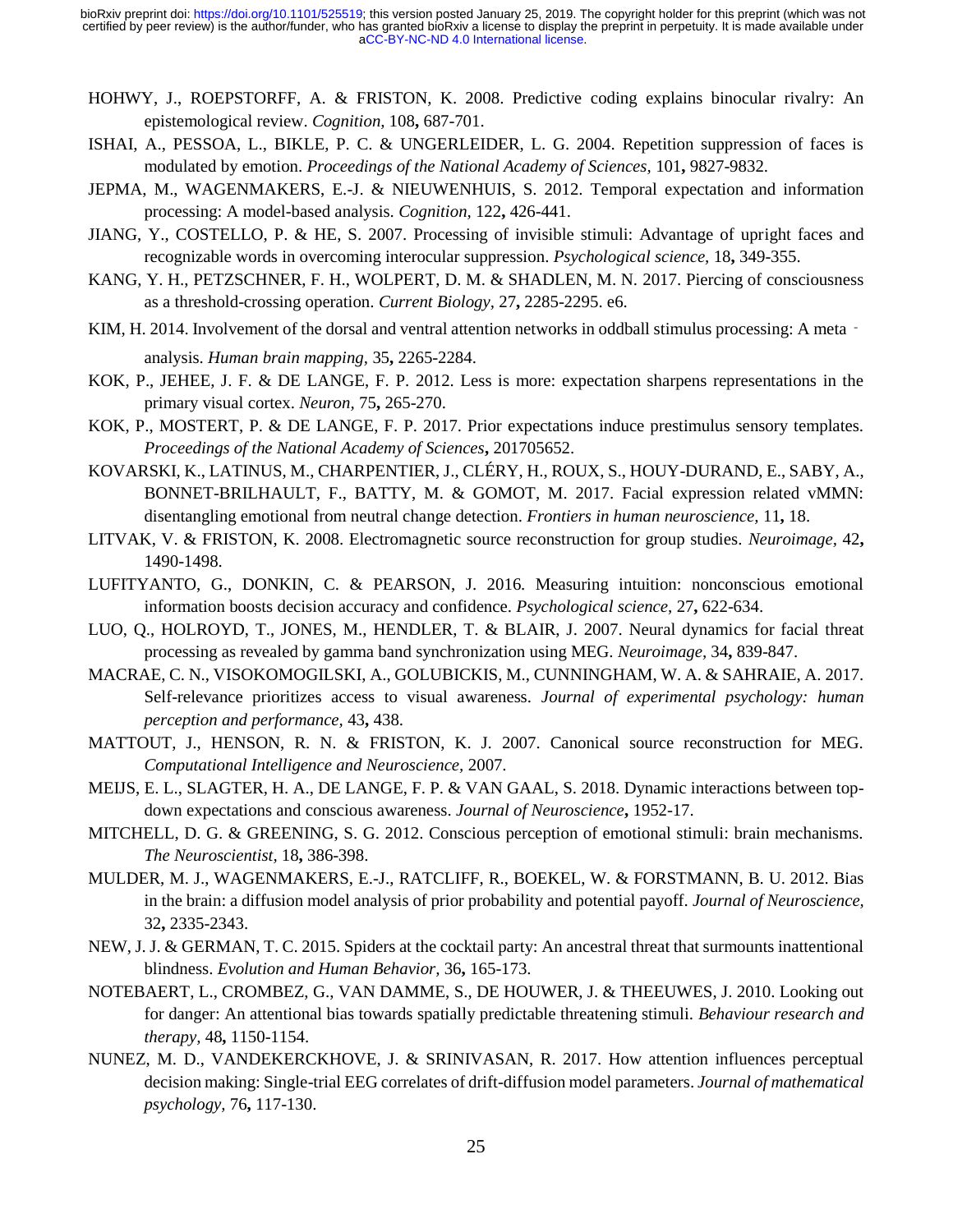- O'DOHERTY, J. P., HAMPTON, A. & KIM, H. 2007. Model‐based fMRI and its application to reward learning and decision making. *Annals of the New York Academy of sciences,* 1104**,** 35-53.
- OOSTENVELD, R., FRIES, P., MARIS, E. & SCHOFFELEN, J.-M. 2011. FieldTrip: open source software for advanced analysis of MEG, EEG, and invasive electrophysiological data. *Computational intelligence and neuroscience,* 2011**,** 1.
- OPITZ, B., RINNE, T., MECKLINGER, A., VON CRAMON, D. Y. & SCHRÖGER, E. 2002. Differential contribution of frontal and temporal cortices to auditory change detection: fMRI and ERP results. *Neuroimage,* 15**,** 167-174.
- OSNES, B., HUGDAHL, K., HJELMERVIK, H. & SPECHT, K. 2012. Stimulus expectancy modulates inferior frontal gyrus and premotor cortex activity in auditory perception. *Brain and language,* 121**,** 65-69.
- OTTEN, M., SETH, A. K. & PINTO, Y. 2017. A social Bayesian brain: How social knowledge can shape visual perception. *Brain and cognition,* 112**,** 69-77.
- PANICHELLO, M. F., CHEUNG, O. S. & BAR, M. 2013. Predictive feedback and conscious visual experience. *Frontiers in Psychology,* 3**,** 620.
- PENNY, W. D., FRISTON, K. J., ASHBURNER, J. T., KIEBEL, S. J. & NICHOLS, T. E. 2011. *Statistical parametric mapping: the analysis of functional brain images*, Elsevier.
- PESSOA, L. & PADMALA, S. 2005. Quantitative prediction of perceptual decisions during near-threshold fear detection. *Proceedings of the National Academy of Sciences,* 102**,** 5612-5617.
- PINTO, Y., VAN GAAL, S., DE LANGE, F. P., LAMME, V. A. & SETH, A. K. 2015. Expectations accelerate entry of visual stimuli into awareness. *Journal of Vision,* 15**,** 13-13.
- PRINS, N. & KINGDOM, F. A. A. 2009. Palamedes: Matlab routines for analyzing psychophysical data.
- RAFTERY, A. E. 1995. Bayesian model selection in social research. *Sociological methodology***,** 111-163.
- RAO, R. P. & BALLARD, D. H. 1999. Predictive coding in the visual cortex: a functional interpretation of some extra-classical receptive-field effects. *Nature neuroscience,* 2**,** 79.
- RATCLIFF, R. 1978. A theory of memory retrieval. *Psychological review,* 85**,** 59.
- RATCLIFF, R. & MCKOON, G. 2008. The diffusion decision model: theory and data for two-choice decision tasks. *Neural computation,* 20**,** 873-922.
- SABATINELLI, D., FORTUNE, E. E., LI, Q., SIDDIQUI, A., KRAFFT, C., OLIVER, W. T., BECK, S. & JEFFRIES, J. 2011. Emotional perception: meta-analyses of face and natural scene processing. *Neuroimage,* 54**,** 2524-2533.
- SHAROT, T., KORN, C. W. & DOLAN, R. J. 2011. How unrealistic optimism is maintained in the face of reality. *Nature neuroscience,* 14**,** 1475.
- SMITH, R. & LANE, R. D. 2016. Unconscious emotion: A cognitive neuroscientific perspective. *Neuroscience & Biobehavioral Reviews,* 69**,** 216-238.
- SUMMERFIELD, C. & DE LANGE, F. P. 2014. Expectation in perceptual decision making: neural and computational mechanisms. *Nature Reviews Neuroscience,* 15**,** 745.
- SUMMERFIELD, C. & KOECHLIN, E. 2008. A neural representation of prior information during perceptual inference. *Neuron,* 59**,** 336-347.
- TAMIETTO, M. & DE GELDER, B. 2010. Neural bases of the non-conscious perception of emotional signals. *Nature Reviews Neuroscience,* 11**,** 697.
- TAVARES, G., PERONA, P. & RANGEL, A. 2017. The attentional Drift Diffusion Model of simple perceptual decision-making. *Frontiers in neuroscience,* 11**,** 468.
- TEAM, R. C. 2014. R: A language and environment for statistical computing. R Foundation for Statistical Computing, Vienna, Austria. 2013.